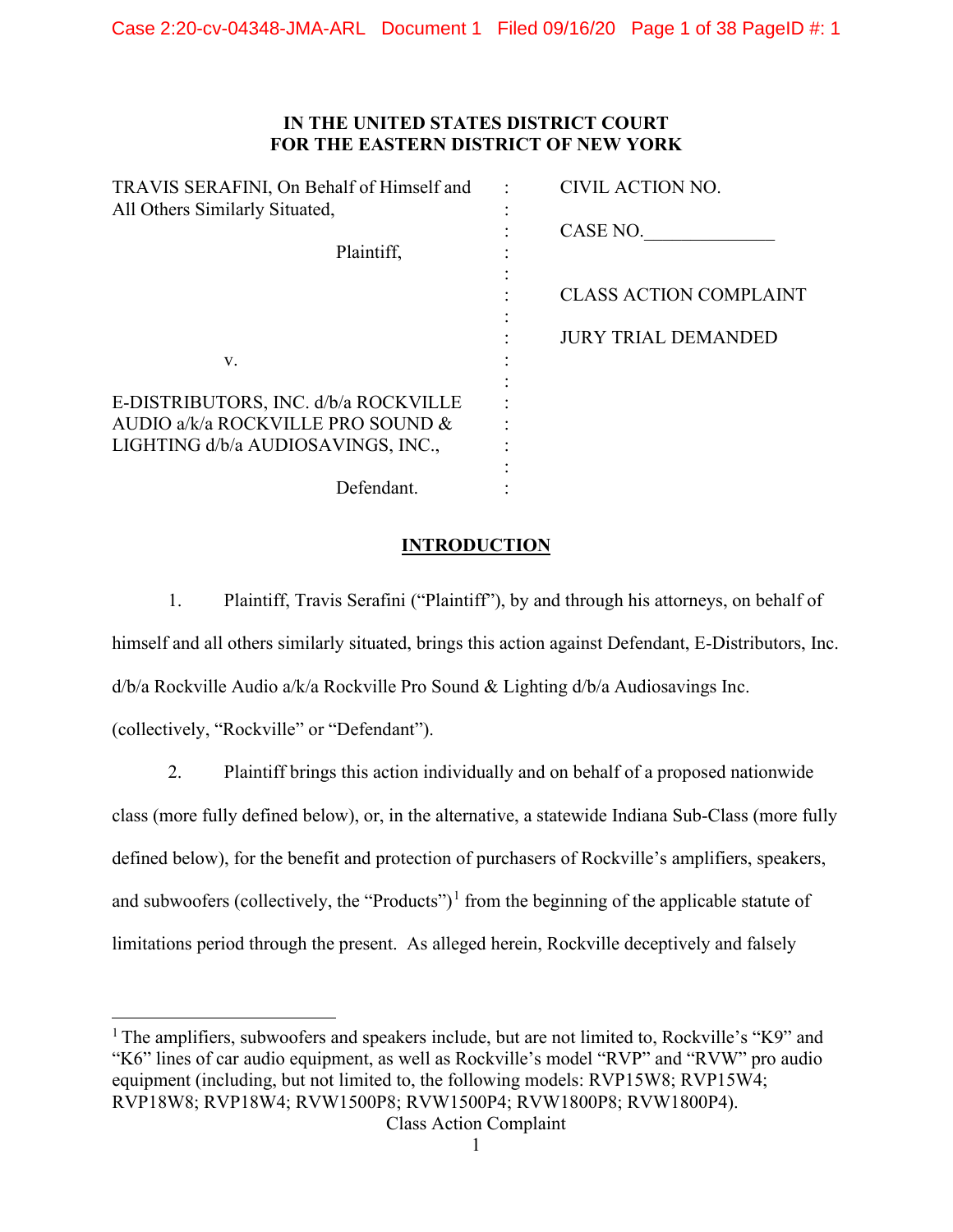#### Case 2:20-cv-04348-JMA-ARL Document 1 Filed 09/16/20 Page 2 of 38 PageID #: 2

markets and advertises its Products as having higher Root Mean Square ("RMS") or "root sine wave" power ratings than they actually have.

3. As described more fully herein, Rockville advertises its Products as having certain RMS power ratings, when, in reality, the Products' true RMS ratings are approximately half of what Rockville advertises. When consumers attempt to use the Products at the advertised RMS power capacity, the Products fail or blow (causing smoke, stench, and damage).

4. Plaintiff brings this action on behalf of himself and all other similarly-situated consumers to stop Rockville's false and misleading advertising relating to the sale of the Products and to obtain redress for those who have purchased the Products in the United States. Plaintiff alleges violations of the New York General Business Law ("GBL") Section 349; breach of express warranty under New York law; and breach of the implied warranty of merchantability under New York law. In the alternative, Plaintiff brings this action on behalf of himself and a statewide Indiana Sub-Class, and alleges violations of the Indiana Deceptive Consumer Sales Act ("IDCSA"), Indiana Code §§ 24-5-0.5-0.1, *et seq.*; breach of express warranty under Indiana law; and breach of the implied warranty of merchantability under Indiana law.

#### **PARTIES**

5. Plaintiff is, and at all times relevant hereto has been, a resident of Fort Wayne and New Haven, Indiana, and, thus, is a citizen of Indiana since 2012.

6. E-Distributors, Inc. is a New York corporation, with its principal executive office at 600 Bayview Avenue, Suite 200, Inwood, New York 11096. Upon information and belief, E-Distributors, Inc. is doing business as Rockville Audio, also known as Rockville Pro Sound &

2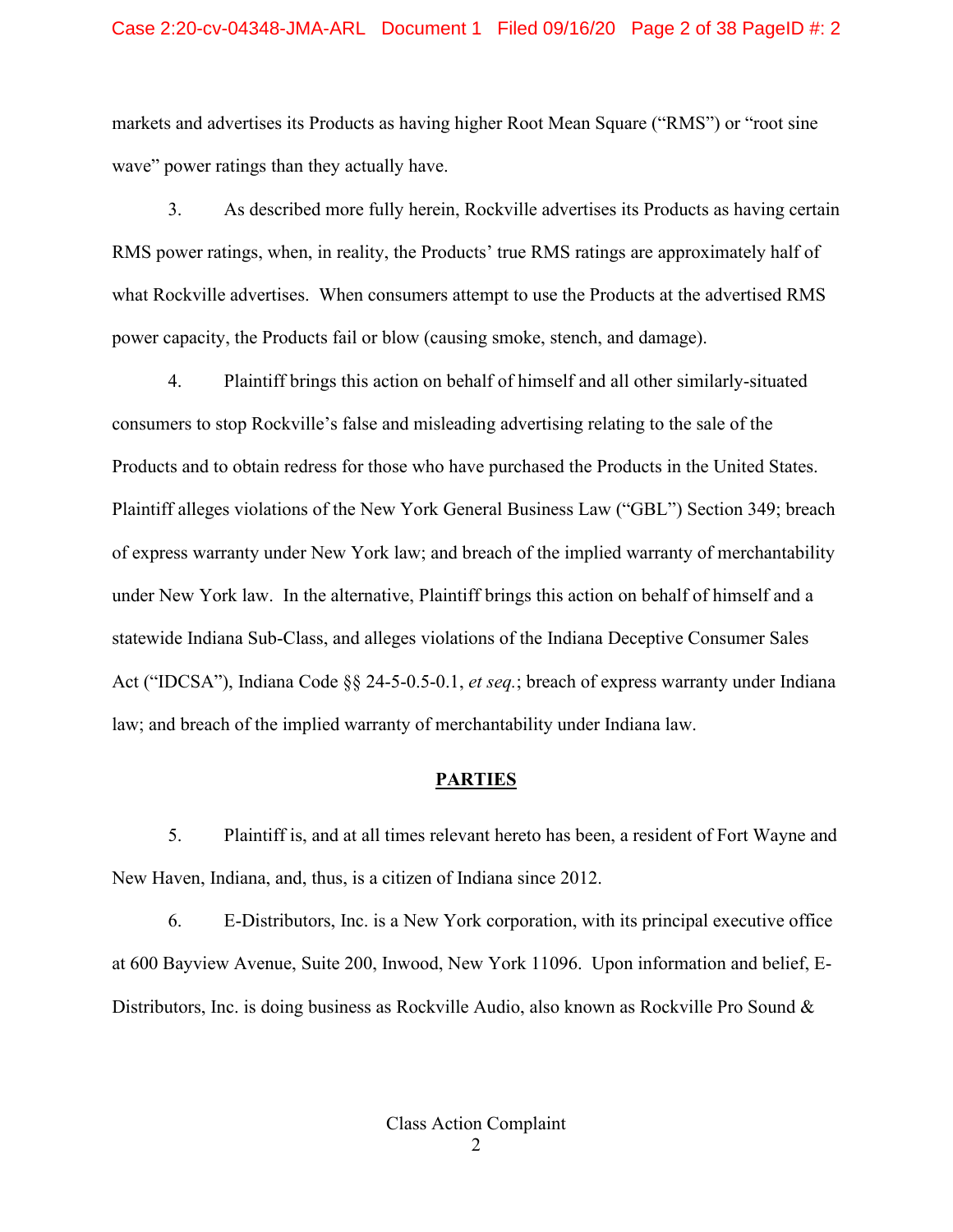Lighting. According to its website,<sup>[2](#page-2-0)</sup> Rockville's principal place of business is 600 Bayview Avenue, Inwood, NY 11096. Upon information and belief, E-Distributors, Inc. is also doing business as Audiosavings Inc., which is a website that sells audio equipment from various brands. According to the website,  $3$  Audiosavings Inc. is also located at the same address, 600 Bayview Avenue, Inwood, New York 11096. Thus, Defendant is a citizen of New York. Rockville markets and sells its Products, throughout the United States, including in this judicial district.

## **JURISDICTION AND VENUE**

7. This Court has subject-matter jurisdiction under 28 U.S.C. § 1332(d)(2)(A) because the claims relating to the matter in controversy exceed \$5 million, exclusive of interest and costs, the proposed class has at least 100 members, and this is a class action in which certain of the class members and Defendant are citizens of different states.

8. This Court has personal jurisdiction over Defendant because Defendant owns, operates, and/or controls business operations in this judicial district, its principal place of business is located within this judicial district, and it does business throughout this judicial district.

9. Venue is proper in this judicial district under 28 U.S.C. § 1391 because a substantial part of the acts and omissions giving rise to Plaintiff's claims occurred in or emanated from this judicial district.

<span id="page-2-0"></span><sup>&</sup>lt;sup>2</sup> Rockville Pro Sound & Lighting, accessible at **https://www.rockvilleaudio.com/** (last visited Aug. 24, 2020).

<span id="page-2-1"></span><sup>&</sup>lt;sup>3</sup> AudioSavings, Contact Us, accessible at **https://www.audiosavings.com/contacts** (last visited Aug. 31, 2020).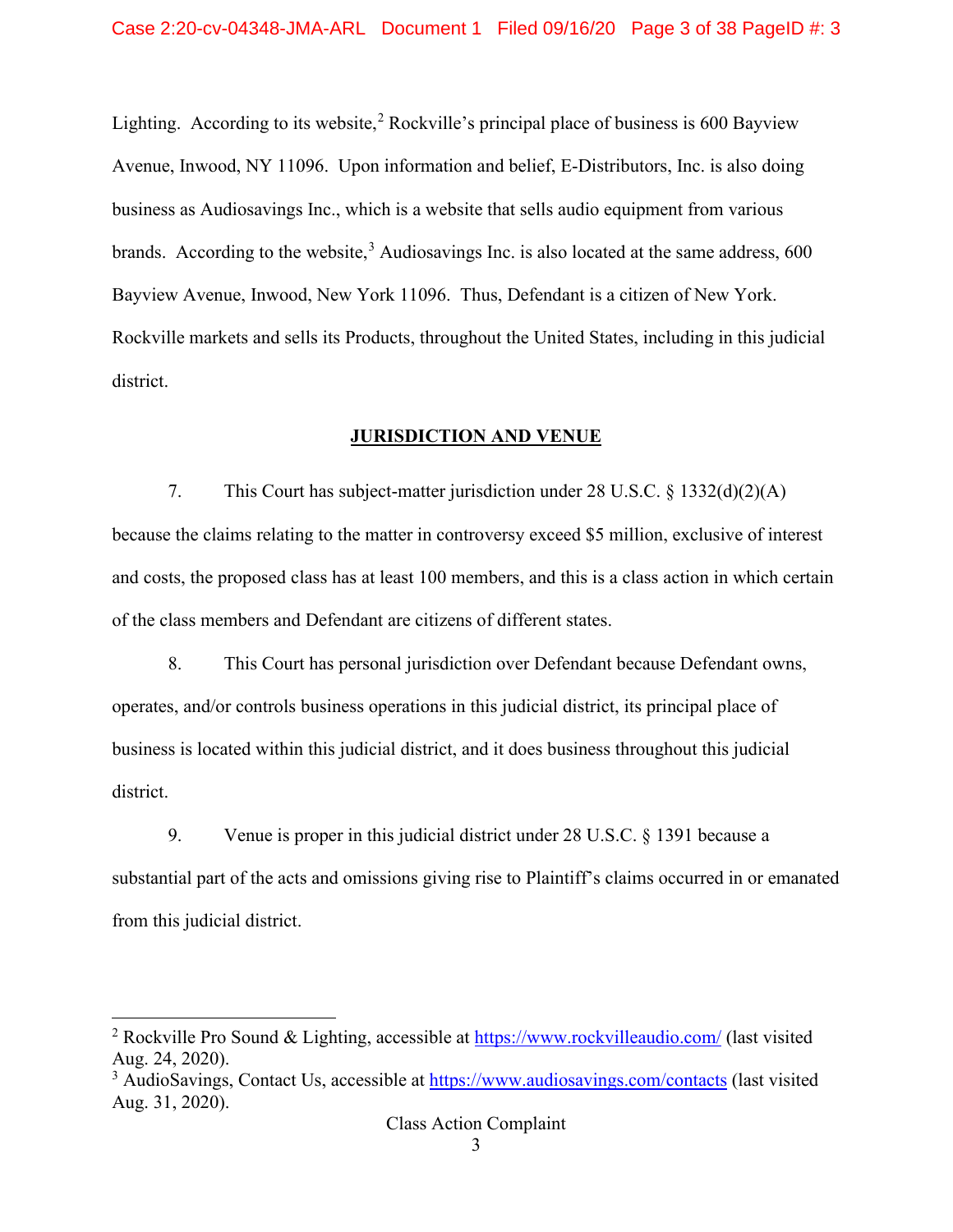10. At all pertinent times, Defendant was engaged in the marketing, advertisement, and sale of the Products, which are the subject of this lawsuit, in this judicial district and throughout the United States.

#### **SUBSTANTIVE ALLEGATIONS**

11. This is an action brought against Defendant on behalf of Plaintiff and all persons who purchased the Products from Defendant.

12. Rockville promotes itself as a "Pro Sound & Lighting" company that manufactures and sells audio and lighting equipment in various categories, including pro audio equipment, car audio and video equipment, home and portable audio equipment, karaoke equipment, and marine and powersports equipment.<sup>[4](#page-3-0)</sup> Rockville describes its products as the "Best Quality For Your Money," and explains on its website that Rockville is "very proud to bring you what we consider to be the absolute best value," describing the company as "the culmination of years of development involving a team of dreamers, engineers, and designers . . . manufactur[ing] high-end gear for professional audio, car stereo, marine audio, and home theater" that "spare[s] no expense in manufacturing the highest quality products."<sup>[5](#page-3-1)</sup>

13. Despite these descriptions of its self-described high-quality products, Rockville manufactures, sells, and advertises the Products with false RMS power ratings, deceiving consumers into believing the Products are capable of handling more power and producing higher volumes than they are realistically capable of producing. When consumers input power at the levels the Products are advertised as capable of handling – the Products fail, blow, or both,

<span id="page-3-0"></span><sup>4</sup>*See* <https://www.rockvilleaudio.com/>(last visited Aug. 28, 2020).

<span id="page-3-1"></span><sup>5</sup> *See* <https://www.rockvilleaudio.com/contactus/>(last visited Aug. 28, 2020).

Class Action Complaint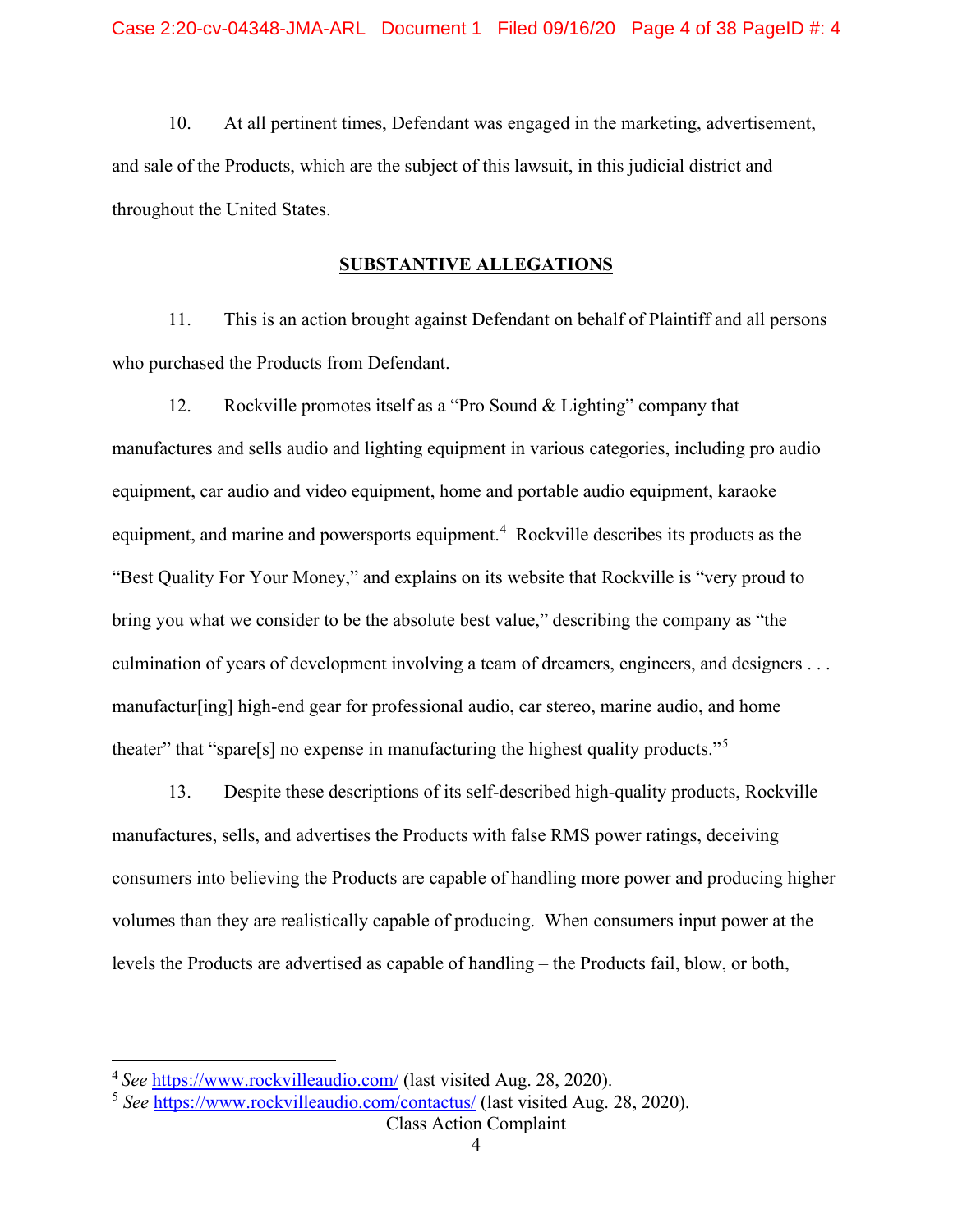#### Case 2:20-cv-04348-JMA-ARL Document 1 Filed 09/16/20 Page 5 of 38 PageID #: 5

because they are unable to handle the power that the false RMS power rating misleadingly states they can handle.

14. The maximum power handling of amplifiers, speakers, and subwoofers is typically measured by a rating known as the RMS rating. The RMS power rating of an amplifier, speaker, or subwoofer is the measure of continuous power that an amplifier can output, or a speaker/subwoofer can handle. The RMS power wattage is derived from the Root Mean Square, which is a statistical measurement of the magnitude of a varying quantity, and is applied to voltage or current.

15. The industry standard for determining the true power of an amplifier, speaker, or subwoofer, however, is the RMS power rating. Products with higher RMS ratings are capable of producing louder sounds, continuously, and are more expensive than Products with lower RMS ratings.

16. One of the principal applications of RMS values is with alternating currents and voltages, including sound waves.

17. The value of a voltage or current is continually changing from zero up to the positive peak, through zero to the negative peak and back to zero again:[6](#page-4-0)

<span id="page-4-0"></span>Class Action Complaint <sup>6</sup> *See The Study of Root Mean Square (RMS) Value: Mechanical, Electrical, Electronics Engineering*, The Royal Academy of Engineering, accessible at <https://www.raeng.org.uk/publications/other/8-rms>(last visited Aug. 28, 2020).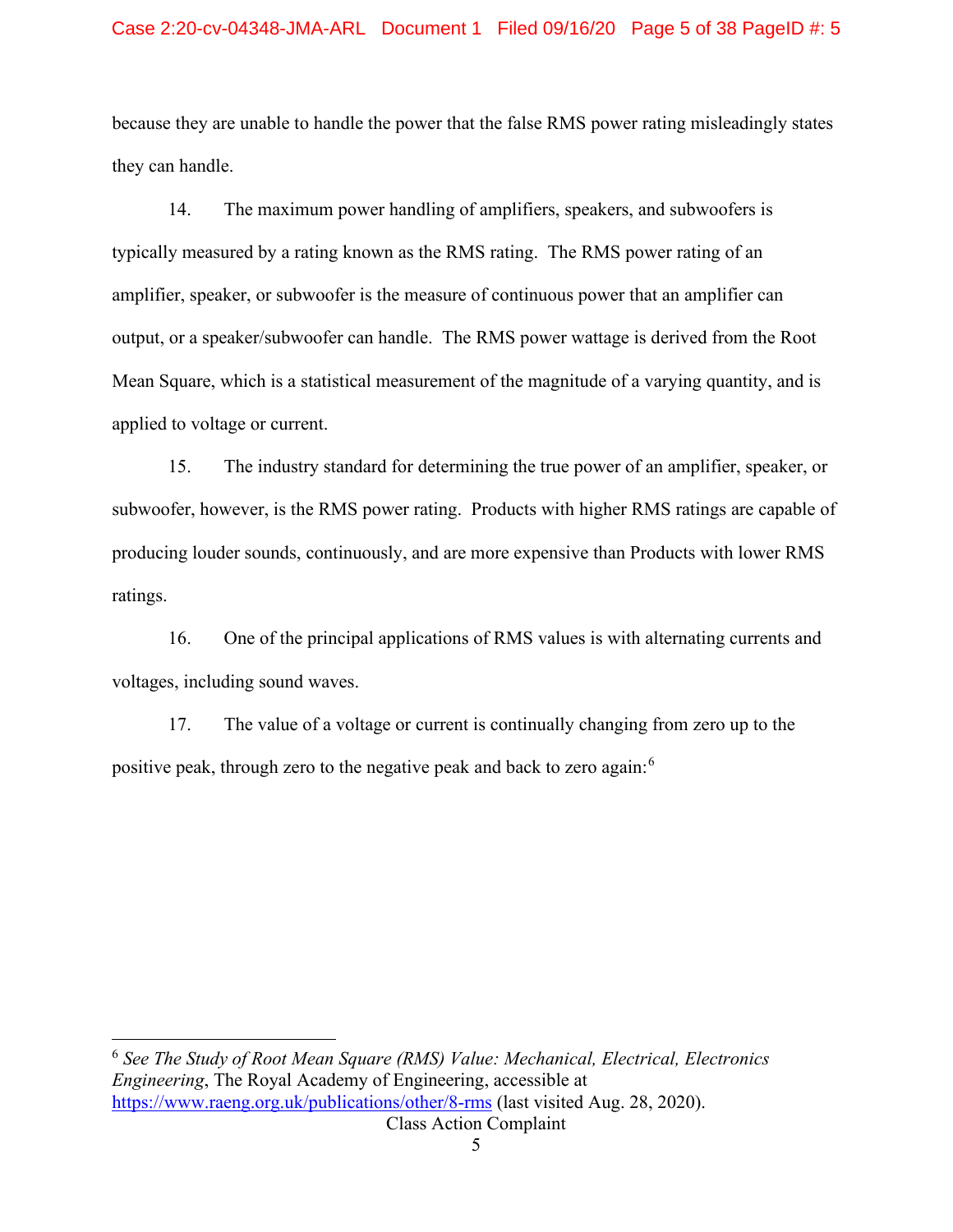

For most of the time, the wave is below the peak voltage, so peak voltage is not typically a helpful measure of its real effect. This is why the root mean square voltage, or RMS, is used. Similar to voltage, currents (such as sine waves) are calculated formulaically.<sup>[7](#page-5-0)</sup>

18. The RMS value is the effective value of a varying voltage or current, and it is the equivalent steady, constant value which gives the same effect.<sup>[8](#page-5-1)</sup>

19. In addition to an RMS power rating, amplifiers, speakers, and subwoofers are sometimes advertised with a "peak power" wattage. Peak power is a phrase that refers to the maximum amount of power the speaker can handle at one point in time without damage.<sup>[9](#page-5-2)</sup> This rating can often be reached with a powerful bass line or a very loud note played using the correct amplifier. Although peak power does not reflect a product's continuous power handling capability, manufacturers often advertise peak power because most consumers are unaware of its meaning, and peak power is used to make a product seem more powerful than it actually is, sometimes even four, five or six times more powerful than the RMS power rating.<sup>[10](#page-5-3)</sup>

<span id="page-5-0"></span><sup>7</sup>*Id.* 

- <span id="page-5-1"></span><sup>8</sup> *Id.*
- <span id="page-5-2"></span><sup>9</sup> *Id.*
- <span id="page-5-3"></span> $10$  *Id.*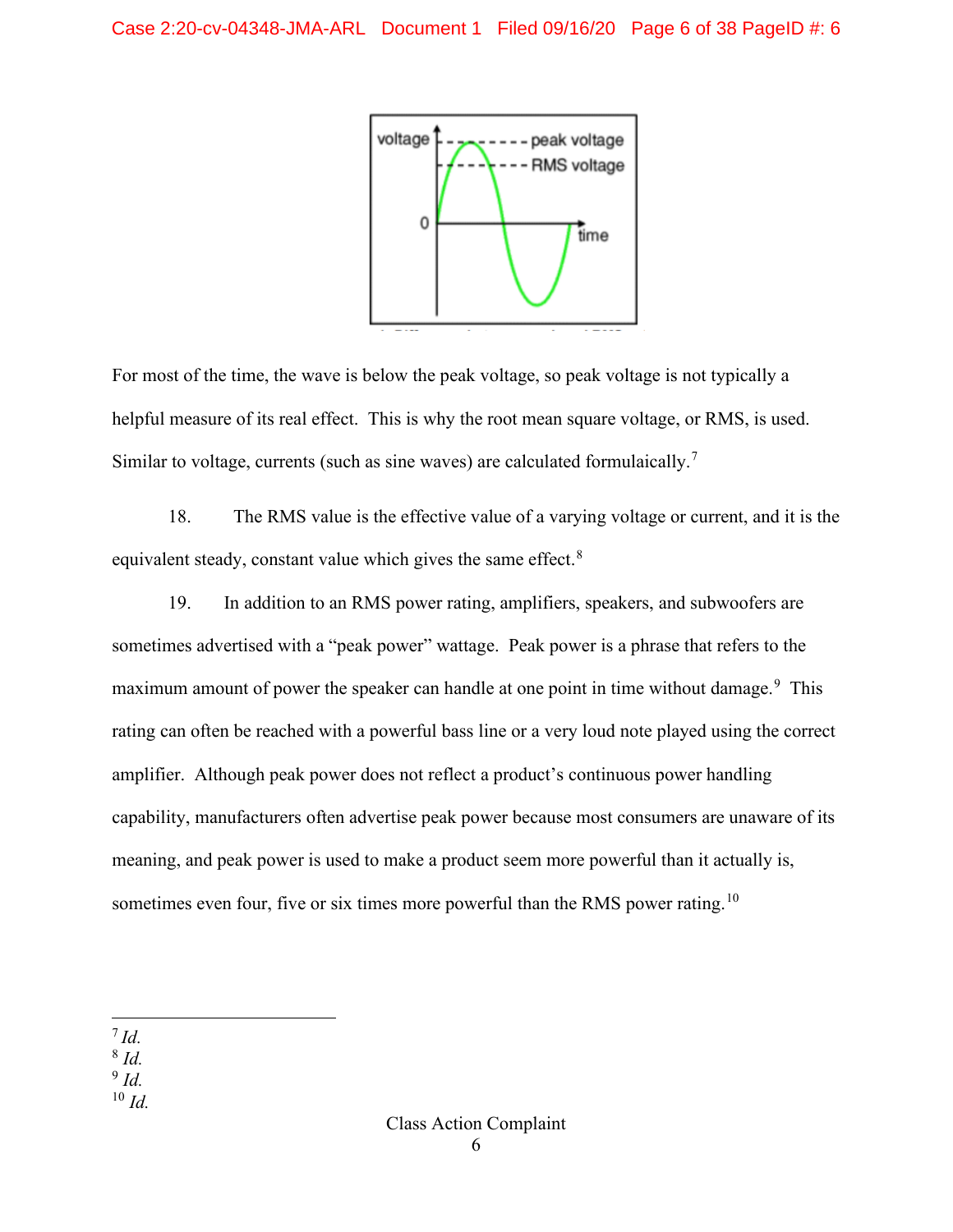20. In addition to an RMS power rating and a peak power wattage, sometimes an amplifier, speaker, or subwoofer is also given a "program power" rating. The program power rating is the maximum wattage that the speaker can handle in bursts, as opposed to continuously.<sup>[11](#page-6-0)</sup> A speaker's program power rating, sometimes known as the "music" power rating, has come to mean a doubling of its continuous wattage rating.<sup>[12](#page-6-1)</sup> This "program power" rating came about because manufacturers generally recommend a power amp that can deliver about twice the continuous power rating of a passive speaker.<sup>13</sup> However, the term "program" power" is derived from tests that are no longer typically used in the music industry, and, thus, holds no real meaning for describing a speaker's specifications.<sup>[14](#page-6-3)</sup>

21. Instead of truthfully marketing its Products with accurate RMS power ratings, which are the industry standard for determining the true power of a product, Rockville deceptively and falsely advertises its Products with vastly overstated and inflated RMS power ratings, often advertising the speakers as having an RMS rating of twice the true RMS rating of the Product (for example, advertising a speaker as having an RMS rating of 600W (wattage), when the true RMS rating is 300W).

22. As an illustration, Rockville advertises certain of its speakers as having an RMS power rating of 600W. A 600W RMS speaker should be able to handle a continuous tone at that

<span id="page-6-1"></span><sup>12</sup> *See* Maya, *Understanding Peak, Continuous, RMS, and Program Power Ratings for Speakers,*  zZounds Blog (Jul. 19, 2017), accessible at [https://blog.zzounds.com/2017/07/19/peak-vs](https://blog.zzounds.com/2017/07/19/peak-vs-continuous-power-ratings-speakers/)[continuous-power-ratings-speakers/](https://blog.zzounds.com/2017/07/19/peak-vs-continuous-power-ratings-speakers/) (last visited Sept. 9, 2020).  $\overline{^{13}$  *Id.* 

<span id="page-6-0"></span><sup>11</sup> *See* Andrew Bishop, *RMS Power v Program Power v Peak Power*, Bishop Sound Blog (Feb. 6, 2020), accessible at [https://bishopsound.com/blogs/news/rms-power-v-program-power-v](https://bishopsound.com/blogs/news/rms-power-v-program-power-v-peak-power#:%7E:text=The%20RMS%20power%20rating%20is,applied%20to%20voltage%20or%20current.)[peak-](https://bishopsound.com/blogs/news/rms-power-v-program-power-v-peak-power#:%7E:text=The%20RMS%20power%20rating%20is,applied%20to%20voltage%20or%20current.)

[power#:~:text=The%20RMS%20power%20rating%20is,applied%20to%20voltage%20or%20cu](https://bishopsound.com/blogs/news/rms-power-v-program-power-v-peak-power#:%7E:text=The%20RMS%20power%20rating%20is,applied%20to%20voltage%20or%20current.) [rrent.](https://bishopsound.com/blogs/news/rms-power-v-program-power-v-peak-power#:%7E:text=The%20RMS%20power%20rating%20is,applied%20to%20voltage%20or%20current.) (last visited Aug. 28, 2020).

<span id="page-6-3"></span><span id="page-6-2"></span><sup>14</sup> *See* Bishop, *supra* note 11.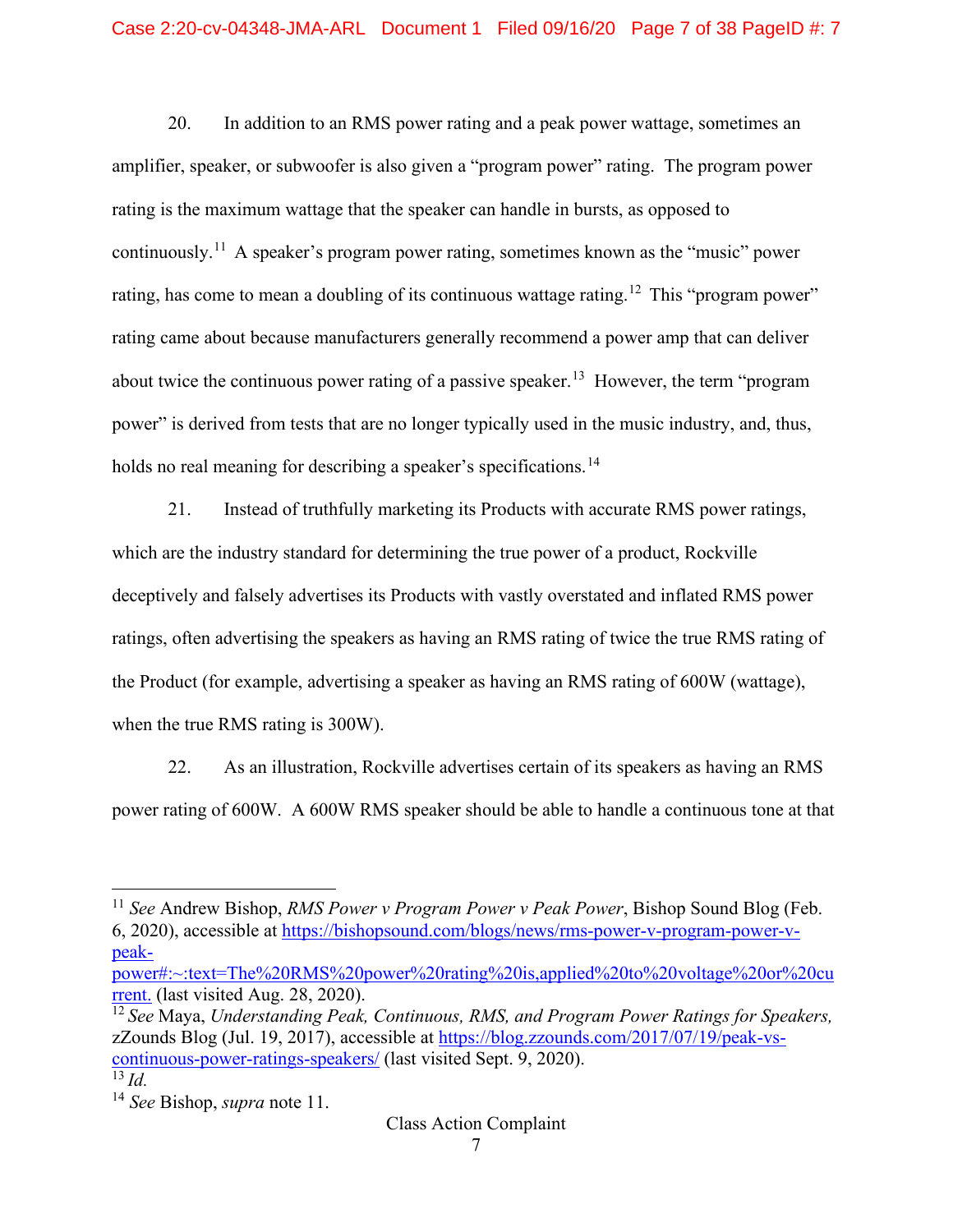power level. However, the speakers that Rockville falsely advertises at a rating of 600W RMS can only handle a song that may *peak* at 600W. As set forth above, the value of a voltage or current is continually changing from zero up to the positive peak, through zero to the negative peak and back to zero again. When the Rockville speakers with the false RMS power ratings play a song continuously at a 600W RMS power level, they are unable to handle the continuous power surge at that level, and the speakers blow.

23. One practical difference between a speaker with a 600W RMS power rating and a speaker that merely peaks at 600W is that the speaker that peaks at 600W is significantly less loud than the speaker with the 600W RMS power rating.

24. Amplifiers, speakers, and subwoofers with higher RMS power ratings are also more expensive than amplifiers, speakers, and subwoofers with lower RMS ratings, because amplifiers, speakers, and subwoofers with higher RMS ratings are capable of producing louder sounds, continuously.

25. Rockville is aware that the RMS ratings it advertises on its Products are false. Upon information and belief, the "RMS" ratings Rockville advertises on its Products are not truly RMS ratings at all. The "RMS" rating that Rockville displays on its products is not a measure of the level of constant power—which means that it is not actually an RMS rating, as "RMS rating" is defined, calculated, and understood.

26. Rockville has superior and exclusive knowledge that its advertised "RMS" ratings are false, and knew, or should have known, that the true RMS rating was not known or reasonably discoverable by Plaintiff and consumers before they purchased the Products.

27. Rockville's conduct has deceived (and continues to deceive) and/or was and is likely to deceive reasonable consumers. Consumers have been deceived into believing that the

8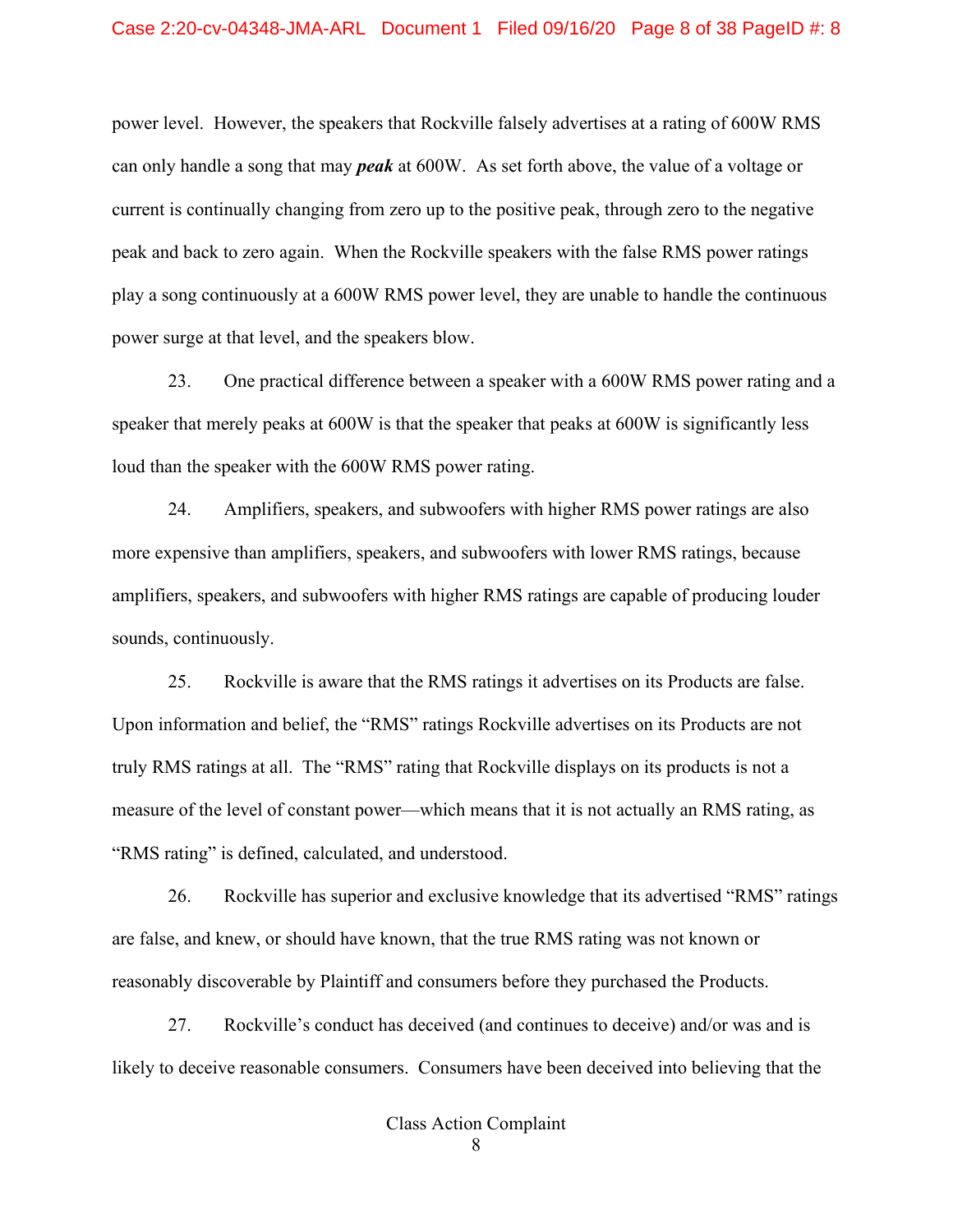#### Case 2:20-cv-04348-JMA-ARL Document 1 Filed 09/16/20 Page 9 of 38 PageID #: 9

Products were (and are) capable of operating continuously at a power level consistent with the advertised RMS power rating when, in fact, the Products can only peak at the advertised wattage. When the Products are operated continuously at that power level, which they should be able to do if the RMS power rating used by Rockville was a true rating, the Products fail, blow, or both.

28. Consumers would not know the true nature of the Products merely by reading their labels or their online descriptions because "RMS" has a defined, mathematically-calculated, industry-understood, and specific meaning. Discovery of the true nature of the RMS power ratings of the Products requires specialized knowledge and extensive testing, which could only be conducted after a consumer has already purchased the Products. Before purchase, therefore, consumers have relied and continue to rely upon Rockville's representations about the RMS power ratings of the Products. These representations are the only source of information reasonable consumers can use to make decisions concerning whether to buy and use the Products.

29. Despite paying a higher price for Products with higher RMS power ratings, consumers who purchased the Products received Products with significantly lower RMS ratings than advertised, which are, consequently, less powerful and less loud.

30. Rockville's representations of its RMS power ratings are false, misleading, and likely to deceive members of the public. By stating that its RMS power ratings are higher than they truly are in advertising, on its website, and on its labeling, Rockville has misrepresented the quality and nature of its Products.

31. As a result of its false and misleading advertising, website, and labels, Rockville has been able to sell the Products to thousands of consumers throughout the United States and realize sizeable profits.

9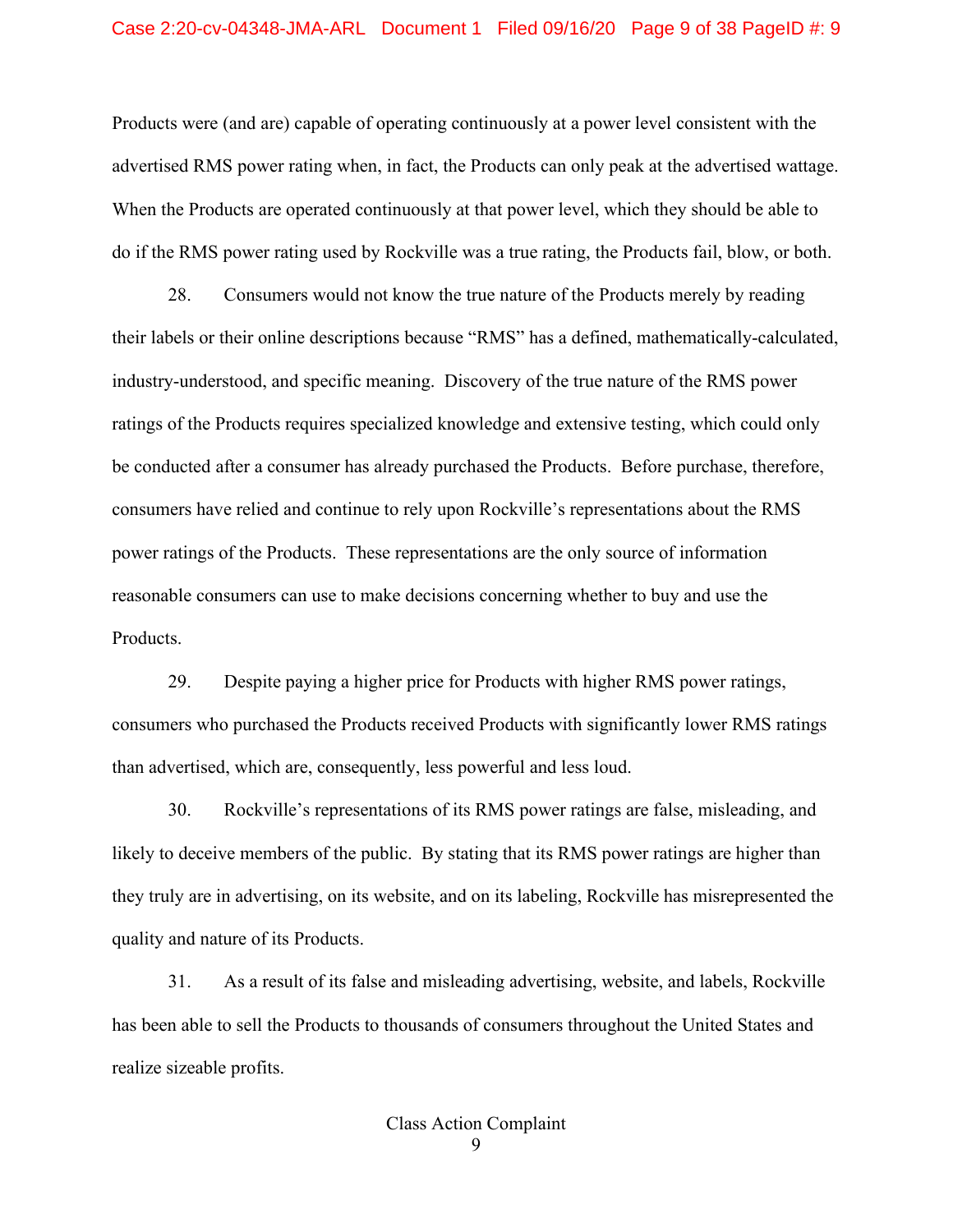32. By deceiving consumers about the nature and quality of the Products as detailed herein, Rockville has been able to command a higher price for its Products. Reasonable consumers, including Plaintiff, have paid more for the Products than they would have if the Products had been accurately labeled, and/or paid more for the Product than they would have been willing to pay for competing products that were not mislabeled.

33. Rockville provides an express warranty with each of its Products. Upon information and belief, Rockville warrants most (if not all) of the Products for one year of workmanship.

34. When purchasers attempt to power the Products at the falsely advertised "RMS" ratings, the Products fail, blow, or both. Despite its knowledge of the false RMS ratings, Rockville refuses to replace or repair its Products under its warranty after they fail or blow. This failure manifests both within and outside the warranty periods, depending on when a purchaser uses a Product to its advertised RMS power capacity. Because knowledge and information about the true RMS power rating and power capacity was within the exclusive and superior possession of Rockville, Rockville concealed and continues to conceal this information in order to sell even more falsely advertised and labeled Products and to wrongfully transfer costs of repair or replacement to Plaintiff and other purchasers.

35. However, when consumers report failure of the Products resulting from use at the advertised RMS power rating and seek repair or replacement from Rockville, the company refuses to perform under its warranty, claiming purchaser "misuse" of the Products. However, operating the Products at the advertised RMS power rating is precisely in line with the manner in which the Products are marketed.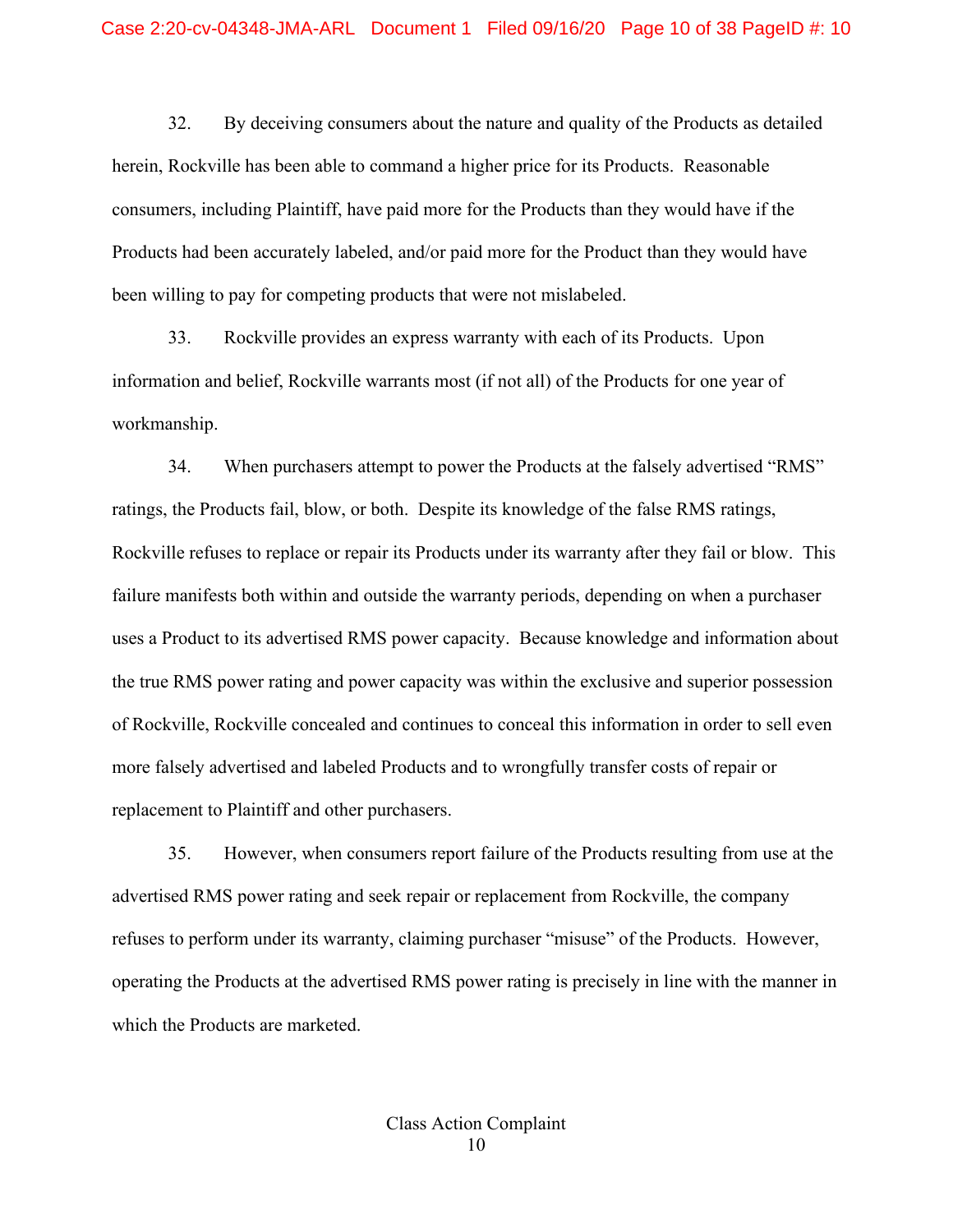36. As a result of the false advertising, Plaintiff and other purchasers cannot rely upon the Products functioning at their advertised RMS power rating capacity without failing, blowing, or both.

37. Accordingly, Defendant's advertised statements about its "RMS" ratings are false and deceptive and constitute a breach of express and implied warranties.

38. No reasonable consumer expects to purchase an amplifier, speaker, or subwoofer with an RMS rating that is actually half of the RMS rating that is advertised on the Product and with an RMS rating that actually represents the peak power of the Product instead of the continuous power capacity of the Product. The misrepresentation is material to Plaintiff and other purchasers because when they purchased the Products, they reasonably expected that they would be able to operate them with a continuous power level matching the advertised RMS power rating. Had Rockville disclosed the true RMS ratings of the Products, Plaintiff and other purchasers of the Products would not have purchased the Products or would have paid substantially less for them.

39. Reasonable consumers, like Plaintiff, expect that the Products they purchase will be able to operate continuously at the same power level as the RMS power rating. They also expect that the Products would be fit for the ordinary purpose of being able to operate at the same continuous power level indicated by the advertised RMS power rating. Plaintiff and other purchasers of the Products further reasonably expected that Rockville would not sell Products with false RMS ratings.

40. Despite knowing that its advertised RMS ratings are false, upon information and belief, Defendant has and continues to market and advertise its Products as having substantially inflated RMS power ratings.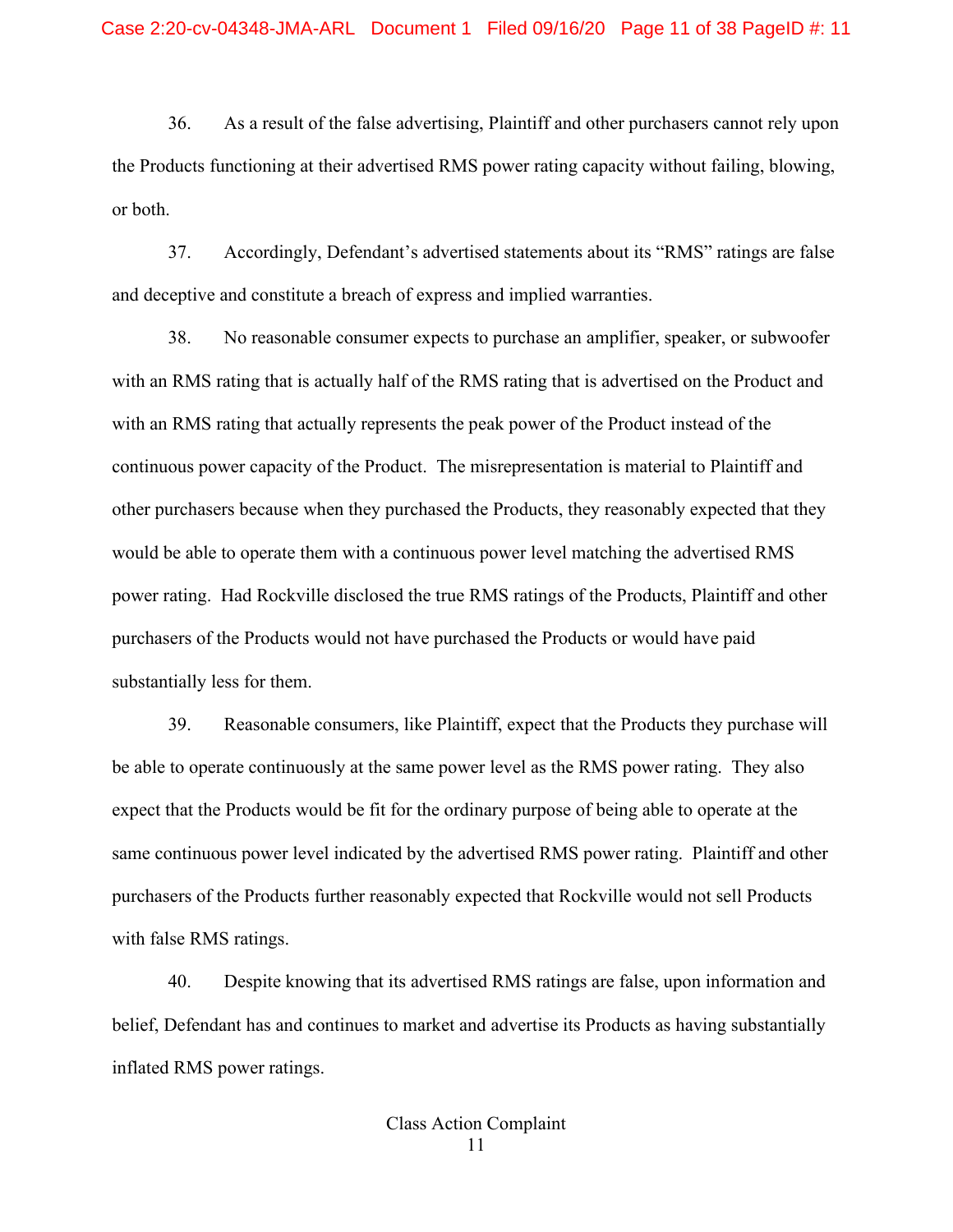41. Upon information and belief, Rockville has not revised its advertising or informed potential purchasers that its advertised "RMS" power ratings are not true RMS power ratings, as that term is commonly and universally understood mathematically and in the industry.

#### **Plaintiff's Experience**

42. Plaintiff has purchased several of Rockville's subwoofers directly through Rockville on its Audiosavings Inc. eBay page. The advertised RMS power ratings for all the Products Plaintiff purchased were listed in the description on the eBay listing, on the boxes of the Products themselves, and in the pamphlets that accompanied that Products.

43. In or about April 2018, Plaintiff purchased two new Rockville W10K9D4 10-inch 6400-Watt Car Subwoofers with enclosure for \$254.95 directly through Rockville on the Audiosavings Inc. eBay page. Approximately two weeks later, Plaintiff purchased two additional W10K9D4 Car Subwoofers with enclosure. Once all four W10K9D4 Car Subwoofers arrived, Plaintiff installed them in his vehicle.

44. Plaintiff took several weeks to gradually "break in" the subwoofers, slowly pushing more power into them over time. However, Plaintiff was never able to operate the W10K9D4 speakers at their advertised RMS power rating. When he did try to operate them at their advertised RMS power rating, the subwoofers began to fail. Plaintiff had to operate the subwoofers significantly lower than the advertised RMS power rating in order for them to operate, but even at significantly lower power, the subwoofers eventually failed completely.

45. Specifically, Plaintiff could not operate the W10K9D4 Car Subwoofers at more than approximately 350W RMS power per subwoofer, despite the advertised RMS rating being significantly higher.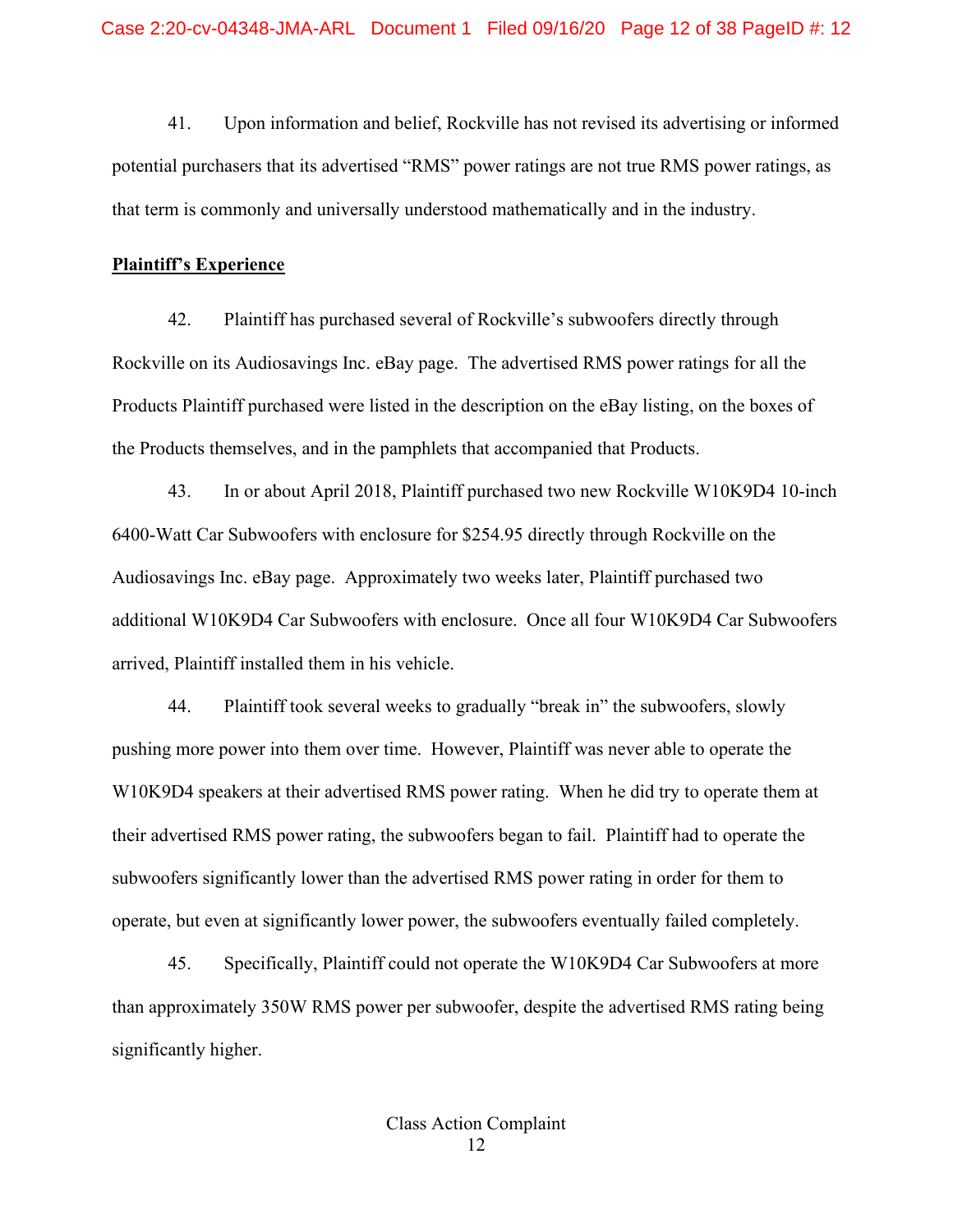46. Once the W10K9D4 Car Subwoofers failed completely, Plaintiff called Rockville's customer service team to discuss warranty coverage. Even though the subwoofers failed within one year of purchase, Rockville refused to replace the speakers under its warranty, claiming customer "misuse." Rockville offered to replace two of the four speakers, supposedly as a courtesy to Plaintiff.

47. At no time did Plaintiff ever misuse the subwoofers. In fact, Plaintiff consistently operated the subwoofers at lower power levels that the advertised RMS power rating, well within the permitted and expected use of the Products.

48. After his W10K9D4 Car Subwoofers failed, Plaintiff proceeded with his next project, building out the speaker system in his vehicle. On or about March 19, 2019, Plaintiff purchased two new Rockville W12K9D4 12-inch 8000-Watt Car Subwoofers for \$224.95 directly through Rockville on the Audiosavings eBay page. On or about March 23, 2019, Plaintiff purchased six new Rockville W12K9D4 12-inch 8000-Watt Car Subwoofers for \$674.85, for a total of eight W12K9D4 Car Subwoofers. Plaintiff also included three W65K9D4 6.5" Rockville Car Subwoofers in a separate build out.

49. Defendant advertised its W12K9D4 Car Subwoofers as having "Version 2" voice coils, a new and better coil design.

50. Again, Plaintiff took several weeks to gradually "break in" the subwoofers, slowly pushing more power into them over time. However, Plaintiff was never able to operate the W12K9D4 speakers at their advertised RMS power rating. When he did try to operate them at their advertised RMS power rating, the subwoofers began to fail. Plaintiff had to operate the subwoofers significantly lower than the advertised RMS power rating in order for them to operate, but even at a significantly lower power level, the subwoofers began to fail.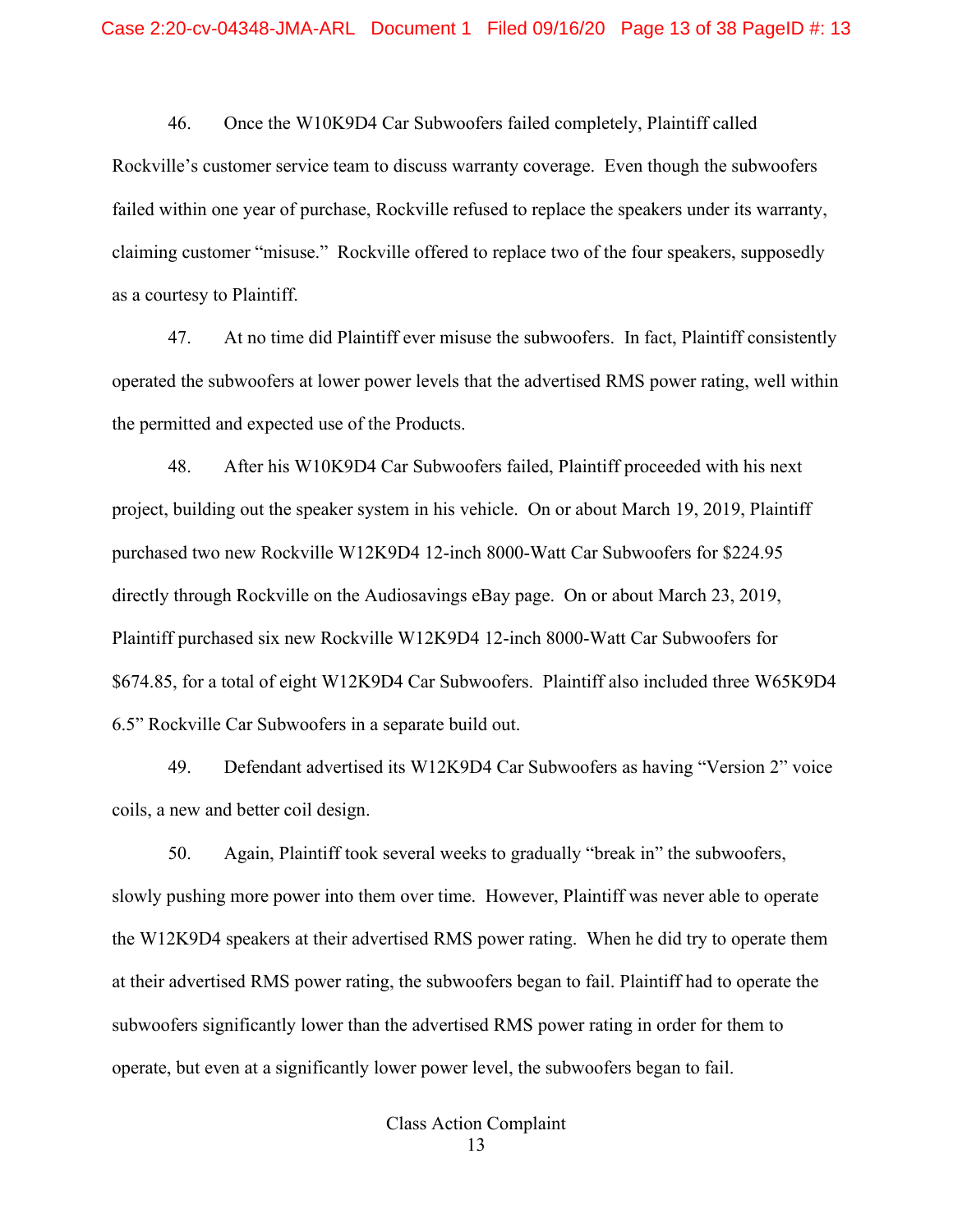51. Specifically, the dust caps of the W12K9D4 Car Subwoofers would soften due to overheat, and the coils began omitting a horrid smell. The W12K9D4 speakers also started to seize up and smoke while Plaintiff was driving his vehicle.

52. The W12K9D4 Car Subwoofers would begin to smell even when Plaintiff operated the subwoofers at less than 300W RMS power. The advertised RMS power rating of the W12K9D4 Car Subwoofers was 1000W.

53. Plaintiff again called Rockville to complain about the failure of the W12K9D4 Car Subwoofers, but Rockville would not replace the Products under its warranty, despite the fact that the Products had failed within one year of purchase.

54. At no time did Plaintiff ever misuse the subwoofers. In fact, Plaintiff consistently operated the subwoofers at lower power levels that the advertised RMS power rating, well within the permitted and expected use of the Products.

55. Plaintiff was able to test the actual RMS ratings of the Products he purchased in real time, using a voltmeter and ammeter to test the output of the subwoofers after they were installed in the vehicle. Plaintiff found that the Products' RMS output was significantly less than the advertised RMS power rating of the Products, usually approximately half of the advertised RMS power rating.

56. Products with higher RMS power ratings produce and sustain more powerful sounds and can be sold for higher prices than lower RMS rated speakers. Therefore, it is unsurprising that Rockville would advertise its Products as having higher RMS power ratings than they actually do have, because it can sell higher RMS-rated Products for higher prices than lower RMS-rated Products.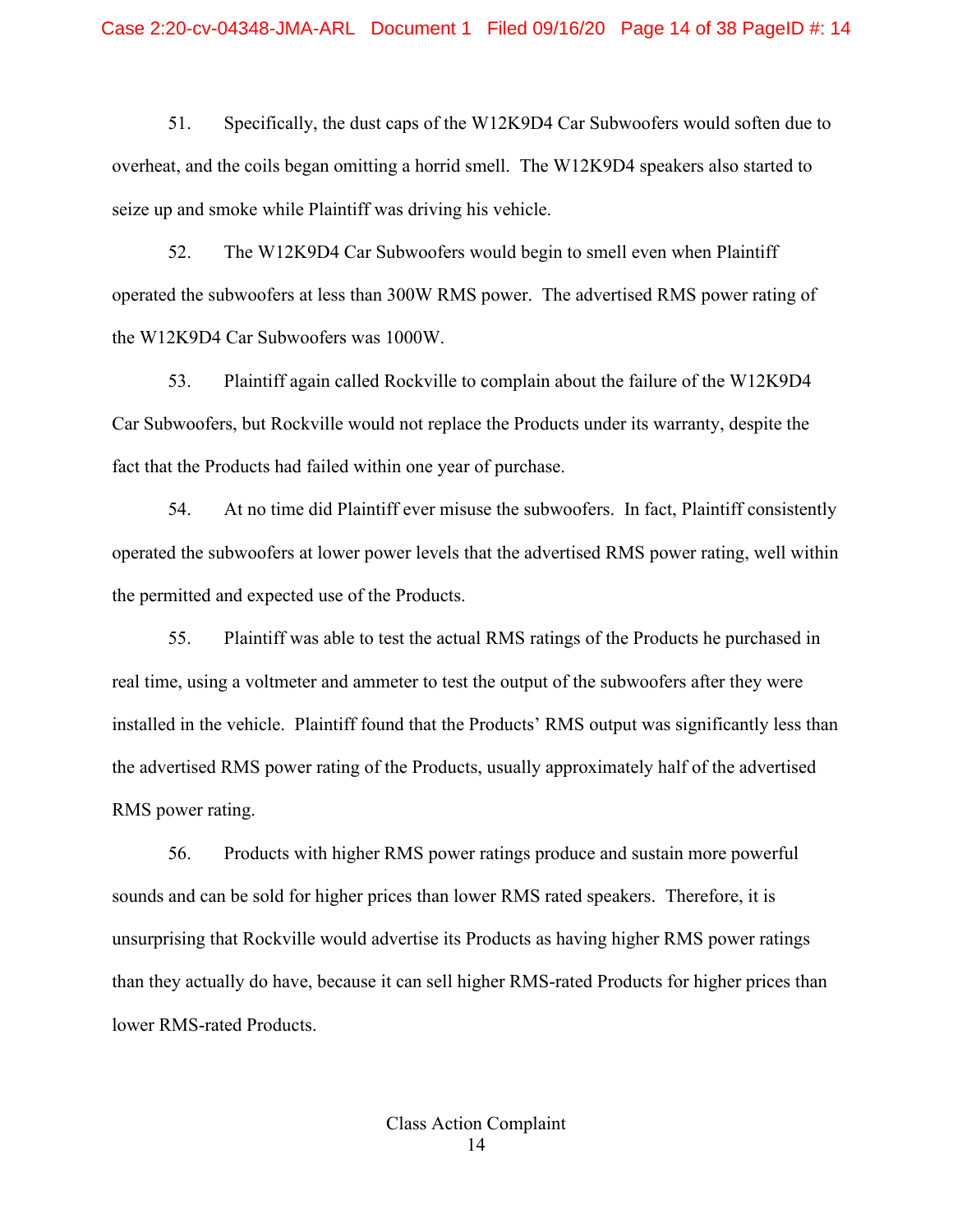57. Plaintiff paid more money for higher RMS-rated Products than he would have paid for lower RMS-rated Products. The falsely advertised RMS power rating was material to Plaintiff (and other purchasers) because when he purchased the Products, he reasonably expected them to be operable at their advertised RMS power rating. Had Plaintiff known that the Products could not be operated at the RMS power rating at which they were advertised, he either would not have purchased the Products, or would have paid less for them.

58. Plaintiff has been directly and proximately harmed by Rockville's false advertisement of its Products' RMS power ratings and its failure to fulfill its warranty obligations. Plaintiff has paid out of pocket for Products that did not have their advertised characteristics, and has suffered monetary harm as a result of the Products' failure to operate as advertised.

#### **Class Members' Experiences**

59. Plaintiff's experience is similar to the experiences of other purchasers of Rockville's Products. The internet contains numerous complaints from consumers who, like Plaintiff, purchased Products from Rockville, believing that they had certain RMS ratings and could handle a certain level of power based on that RMS rating, but were disappointed to find that the RMS ratings, as advertised, were substantially inflated from the RMS power the Products could actually handle, and that the Products failed or blew as a result. The following is a sample of comments from consumers of Rockville's Products: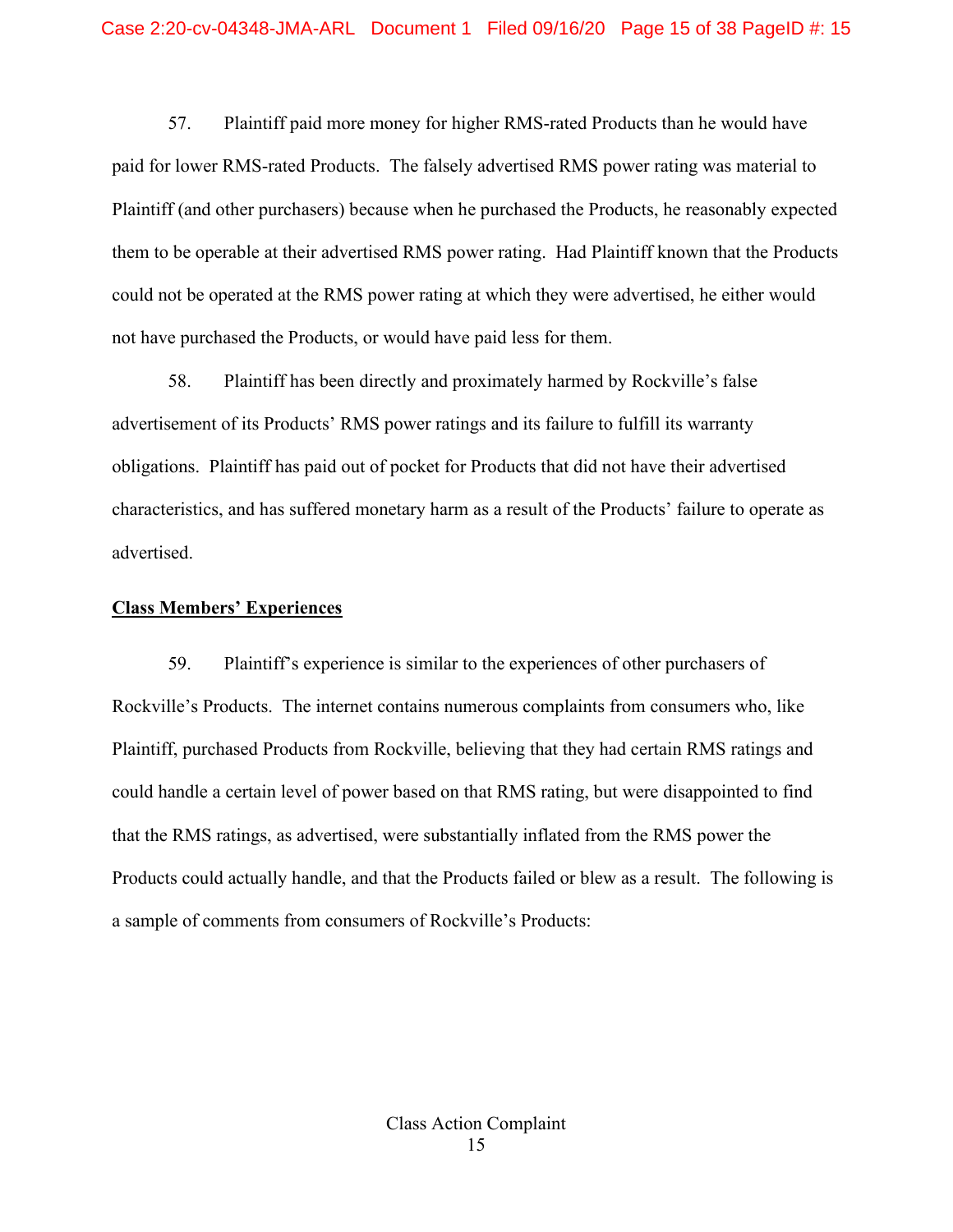# **"RVP" Line of Products:**[15](#page-15-0)

# **Consumer: Dawn Taylor Date: January 7, 2020**

The speakers blew days after installed. So for the price I paid it was a waste of my money.

## **Consumer: Eric Acaldo Date: October 4, 2017**

They are absolutely horrible, zero bass at all do not buy these, they can't handle any power at all and if you really want bass get something better[.]

**Consumer:** Karesse Pinelo **Date: October 7, 2015** 

[W]hat ever watts posed on this sub is not correct[,][,] afraid to push them magnet is thinny.

**Consumer: Kindle Customer Date: April 27, 2018** 

[S]peakers can not handle bass so don[']t buy[.]

**Consumer: Cubee Date: January 5, 2015** 

Can't take much wattage at all.

**Consumer: Justin J. Cochran Date: June 8, 2018** 

Not a 1000 peak speaker. This version of the speaker sucks. 500 peak. Hear voice coil c racking with about 380 watts.

**Consumer: Zackery Young Date: June 13, 2017** 

Wouldn[']t even take 500 clean watts, and the coil unwound and it started to get that "scratchy" sound to it down low. When it was actually pushed a little harder to about 7-

<span id="page-15-0"></span><sup>&</sup>lt;sup>15</sup> All reviews quoted herein regarding Rockville's "RVP" line of Products accessible at the following: [https://www.amazon.com/Rockville-RVP15W8-2000-Subwoofers-Woofers/product](https://www.amazon.com/Rockville-RVP15W8-2000-Subwoofers-Woofers/product-reviews/B00IK6VYH4/ref=cm_cr_arp_d_viewopt_srt?ie=UTF8&reviewerType=all_reviews&sortBy=recent&pageNumber=1)[reviews/B00IK6VYH4/ref=cm\\_cr\\_arp\\_d\\_viewopt\\_srt?ie=UTF8&reviewerType=all\\_reviews&s](https://www.amazon.com/Rockville-RVP15W8-2000-Subwoofers-Woofers/product-reviews/B00IK6VYH4/ref=cm_cr_arp_d_viewopt_srt?ie=UTF8&reviewerType=all_reviews&sortBy=recent&pageNumber=1) [ortBy=recent&pageNumber=1;](https://www.amazon.com/Rockville-RVP15W8-2000-Subwoofers-Woofers/product-reviews/B00IK6VYH4/ref=cm_cr_arp_d_viewopt_srt?ie=UTF8&reviewerType=all_reviews&sortBy=recent&pageNumber=1) [https://www.amazon.com/Rockville-RVP15W8-Subwoofer-](https://www.amazon.com/Rockville-RVP15W8-Subwoofer-Woofer-Magnet/product-reviews/B00HWLR8EQ)[Woofer-Magnet/product-reviews/B00HWLR8EQ;](https://www.amazon.com/Rockville-RVP15W8-Subwoofer-Woofer-Magnet/product-reviews/B00HWLR8EQ) [https://www.amazon.com/Rockville-](https://www.amazon.com/Rockville-RVP15W4-Subwoofer-Woofer-Magnet/product-reviews/B00MP5CPJW/ref=cm_cr_arp_d_viewopt_srt?ie=UTF8&reviewerType=all_reviews&sortBy=recent&pageNumber=1)[RVP15W4-Subwoofer-Woofer-Magnet/product-](https://www.amazon.com/Rockville-RVP15W4-Subwoofer-Woofer-Magnet/product-reviews/B00MP5CPJW/ref=cm_cr_arp_d_viewopt_srt?ie=UTF8&reviewerType=all_reviews&sortBy=recent&pageNumber=1)

[reviews/B00MP5CPJW/ref=cm\\_cr\\_arp\\_d\\_viewopt\\_srt?ie=UTF8&reviewerType=all\\_reviews&s](https://www.amazon.com/Rockville-RVP15W4-Subwoofer-Woofer-Magnet/product-reviews/B00MP5CPJW/ref=cm_cr_arp_d_viewopt_srt?ie=UTF8&reviewerType=all_reviews&sortBy=recent&pageNumber=1) [ortBy=recent&pageNumber=1](https://www.amazon.com/Rockville-RVP15W4-Subwoofer-Woofer-Magnet/product-reviews/B00MP5CPJW/ref=cm_cr_arp_d_viewopt_srt?ie=UTF8&reviewerType=all_reviews&sortBy=recent&pageNumber=1) (last visited Sept. 9, 2020).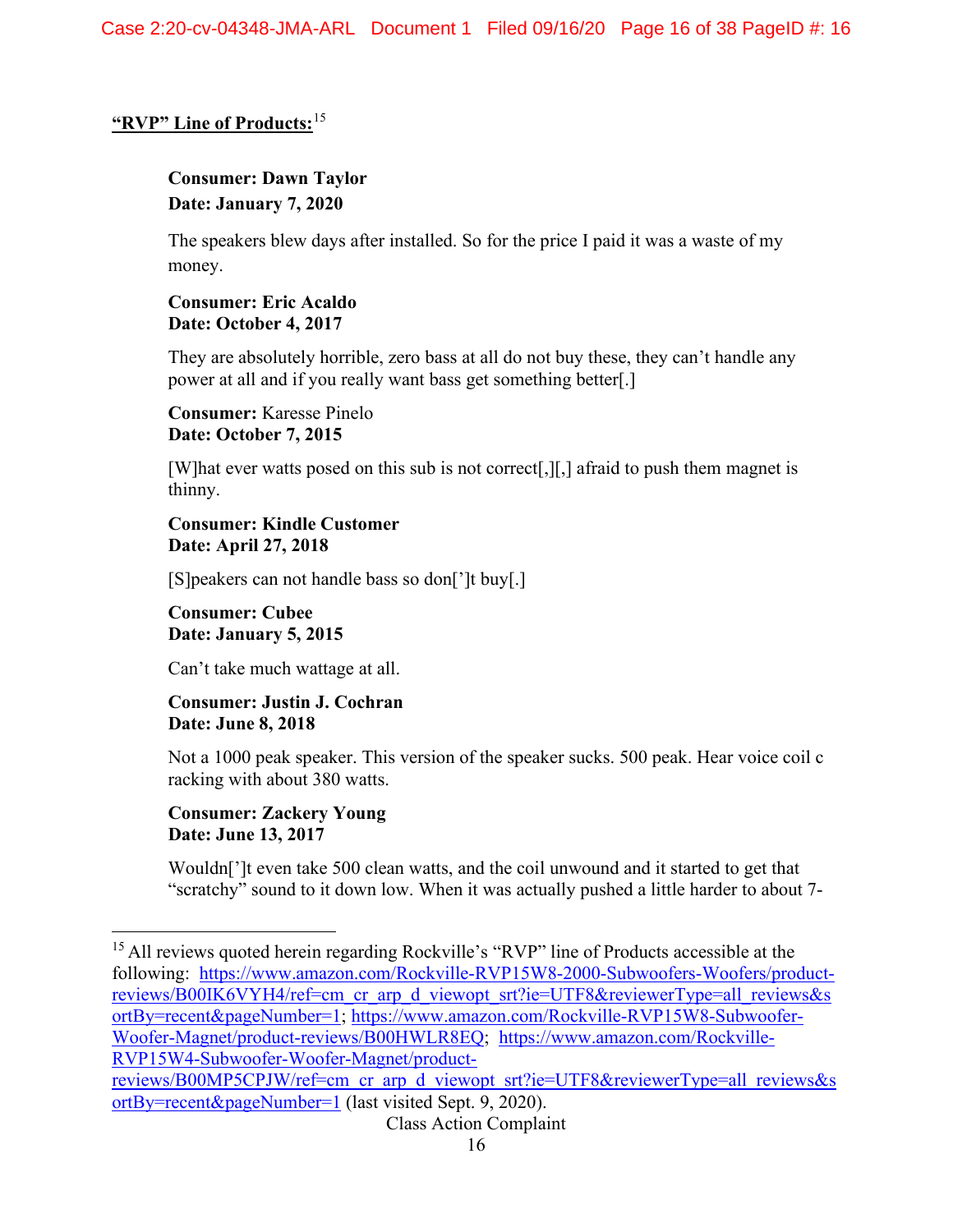800 watts, the cone would flex crooked in the motor assembly. This should have been a QC failed speaker/subwoofer for improper coil alignment. Don't waste your money, get something of a solid name brand. I just tried this on a whim, it was a gift, and failed. Hard. Not pleased at all.

## **Consumer: Amazon Customer Date: August 18, 2017**

Just installed these in the box[,] I've had another cheap set of speakers in for over 11 years and in less than 5 mins they are completely fried..!! Do not buy these, I normally don't gi[v]e reviews unless something is really good or really bad and the[s]e are really bad so please beware..!! I would give zero stars but it won't allow me to[,] so I have to g[i]ve it a one star.

## **Consumer: Joe716 Date: March 6, 2018**

Bought a set of woofers to replace the woofers from my ALTO TS115A's. Broke the woofer in for about 16 hours on a lower to medium level. Went to a Gig and both speakers blew out. I was not clipping nor was my gain turned up, and I didn[']t have a red light on my speaker showing the load was too much. I've been running sound for over 10 years and haven't had a pair of speakers blow out on [me] like this before[.]

## **Consumer: Tall Paul Date: December 3, 2018**

Terrible sound. Speaker lasted one day before it started distorting like crazy. The amp was only 200 watts. I learned a lesson to steer away from these cheap junk speakers. I bought a speaker from a reputable manufacturer with no problems[.]

## **Consumer: Corey J Date: July 26, 2017**

I purchased two of these and applied it to a very simple set up. 2 channel crown 1000 watt amp. I bought these 2 Rockville woofers to replace two JBL's in original cabinets. Now from the specs of this woofer it seemed to match up perfectly with the specs of the JBL original woofer. Long story short... I connected and mounted them in the cabs. First[,] I played it a low-volume with everything flat on the EQ. Sounded decent then I turned it up a little by little... By the time I turned it up to a decent volume which wasn't too loud the speakers had already began to distort with the lower bass frequencies. Basically sounds like the voice coil and the driver cannot handle even a mediocre value load! When the bass hits [t]he sound [d]istorts horribly!! The speaker looks good and seems to be well constructed but even taking it out of the box and holding it in my hand seems to be really light in weight... So basically there's no way that the magnet is 51 ounces as it states in the item description. I mean I don't really expect the greatest speaker ever for the price of \$46 each but it definitely doesn't match up to the specs or the reviews.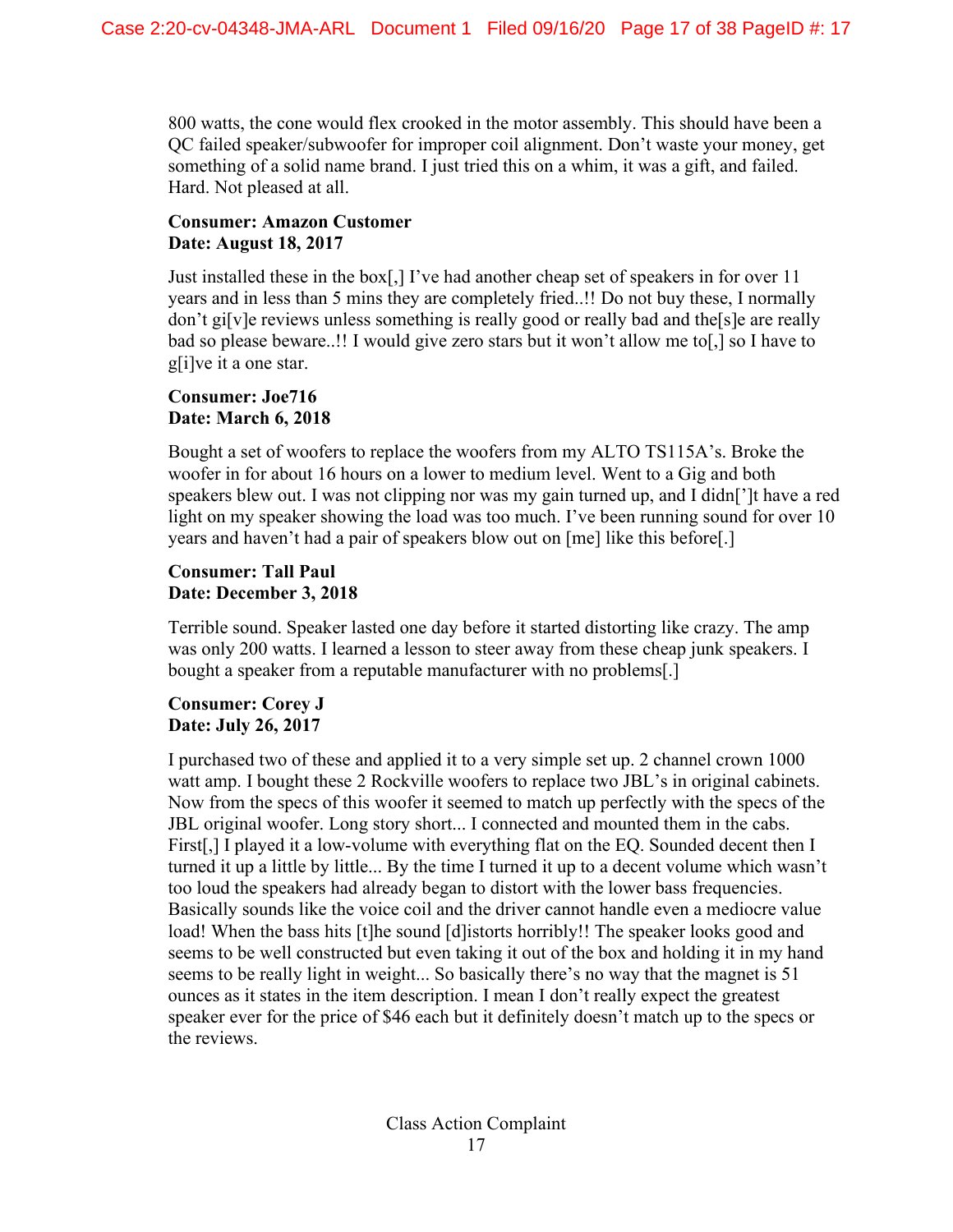## **"RVW" Line of Products:**[16](#page-17-0)

### **Consumer: Roger D. Date: January 8, 2020**

Bought this for replacement for my sonic pa sub received it package looked great[,] sub looked good[,] but when I hooked it up omg the sound was absolutely junk[.] [A lot] of mechanical noise at very low volume[.] I don't think I have been this disappointed in a product[,] wanted to return but couldn't[,] now I'm stuck with a 26 pound [piece] of junk and now I'm out the money I spent on it<sup>[1]</sup> I feel like I was robbed<sup>[1]</sup> [B]uyers beware[1] buy at your own risk[.] [I] do not recommend this product[.]

### **Consumer: Ross M. Date: May 20, 2019**

The watt ratings is wrong on this, not sure how they got these numbers but way off, maybe good speakers for a 300 watt amp but nothing more[.]

### **Consumer: Amazon Customer Date: June 14, 2020**

Item is not Rockville quality and did not last 2 min on 200rms for 2 subs.

#### **Consumer: Johnny Date: March 30, 2019**

Not as good quality bass as I was hoping for. There is a lot of rattle from the voice coil and it doesn't produce much bass at all.

#### **Consumer: Amazon Customer Date: September 7, 2018**

[T]he bass doesn't really get deep for an 15". This is more like a midwoofer rather than a subwoofer. I got a 12" pioneer subwoofer that has a deeper bass than this rockville 15". It seems to produce too much punchy bass for my liking. Most subwoofers don't go much higher than 100hz but these really produce those high bass notes well which I don't need in my setup. . . . The small magnet and weak motor force doesn't produce much deep bass. These subs are not good for anywhere below 40hz and it will sound distorted and weak when played that low.

<span id="page-17-0"></span><sup>16</sup> All reviews quoted herein regarding Rockville's "RVP" line of Products accessible at the following: [https://www.amazon.com/Rockville-RVW1800P4-Subwoofer-Woofer-](https://www.amazon.com/Rockville-RVW1800P4-Subwoofer-Woofer-Magnet/product-reviews/B00SKJJOLO/ref=cm_cr_arp_d_viewopt_srt?reviewerType=all_reviews&sortBy=recent&pageNumber=1)[Magnet/product-](https://www.amazon.com/Rockville-RVW1800P4-Subwoofer-Woofer-Magnet/product-reviews/B00SKJJOLO/ref=cm_cr_arp_d_viewopt_srt?reviewerType=all_reviews&sortBy=recent&pageNumber=1)

[reviews/B00SKJJOLO/ref=cm\\_cr\\_arp\\_d\\_viewopt\\_srt?reviewerType=all\\_reviews&sortBy=recen](https://www.amazon.com/Rockville-RVW1800P4-Subwoofer-Woofer-Magnet/product-reviews/B00SKJJOLO/ref=cm_cr_arp_d_viewopt_srt?reviewerType=all_reviews&sortBy=recent&pageNumber=1) [t&pageNumber=1](https://www.amazon.com/Rockville-RVW1800P4-Subwoofer-Woofer-Magnet/product-reviews/B00SKJJOLO/ref=cm_cr_arp_d_viewopt_srt?reviewerType=all_reviews&sortBy=recent&pageNumber=1) (last visited Sept. 9, 2020).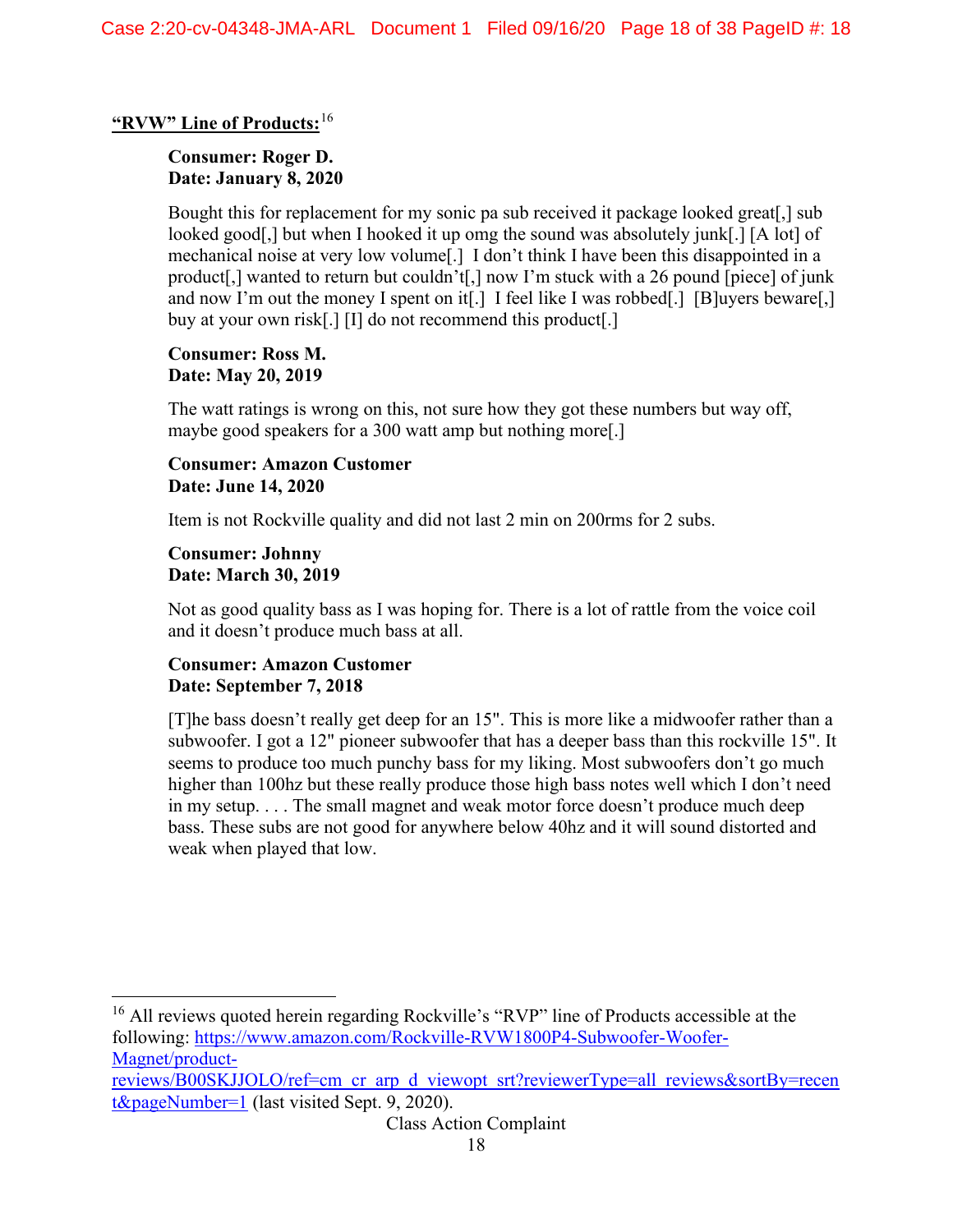## **Consumer: Jaime R Date: June 22, 2019**

Running them at 1000w rms per speaker and they lasted 2 days. They did sound very good while they were alive but it seems to me that they lack a heat sink or a good way to disapate [sic] the heat. They are both welded solid and sound more like tweeters now.

## **Consumer: Matt Maitland Date: July 29, 2020**

I bought 2 1800 watt 18"s The boxing is done very well but it just doesn't quite rival the fact that the subs really aren't loud whatsoever. I have plenty of amp (5500) watts and these aren't even louder than my tiny 800 watt 12" sub.

## **"K9" and "K6" Lines of Products:**[17](#page-18-0)

**Consumer: Jo Haught Date: July 27, 2019** 

These subwoofers are grossly misadvertised as far as [their] power capability. Rockville as a company is trash and I will never purchase anything with [their] name on it again. I made the worst mistake of my life purchasing them in the first place!!!!!

### **Consumer: Ben Date: June 15, 2019**

Sounded good for a week then . . . blown . . . don't know how they can continue to sell these . . . Bad product.

## **Consumer: David Date: February 7, 2020**

I had this sub on a 1000 watt Rockford faosgate amp and it stopped working same day[.]

## **Consumer: Cameron Date: May 7, 2020**

I had two [of] these going to an autoteck 2000 watt amp and they blew after a month! They didn[']t [even] bump like they should have.

## **Consumer: Amazon Customer Date: May 3, 2019**

[reviews/B07BN65GTG/ref=cm\\_cr\\_dp\\_d\\_show\\_all\\_btm?ie=UTF8&reviewerType=all\\_reviews](https://www.amazon.ca/Rockville-W10K6D4-V2-Subwoofer-Compliant/product-reviews/B07BN65GTG/ref=cm_cr_dp_d_show_all_btm?ie=UTF8&reviewerType=all_reviews) (last visited Sept. 9, 2020).

<span id="page-18-0"></span><sup>&</sup>lt;sup>17</sup> All reviews quoted herein regarding Rockville's "RVP" line of Products accessible at the following: [https://www.amazon.com/Rockville-W12K9D2-4000w-Subwoofer-](https://www.amazon.com/Rockville-W12K9D2-4000w-Subwoofer-Compliant/product-reviews/B07BN9YFZL/ref=cm_cr_arp_d_viewopt_srt?pageNumber=1&sortBy=recent)[Compliant/product](https://www.amazon.com/Rockville-W12K9D2-4000w-Subwoofer-Compliant/product-reviews/B07BN9YFZL/ref=cm_cr_arp_d_viewopt_srt?pageNumber=1&sortBy=recent)[reviews/B07BN9YFZL/ref=cm\\_cr\\_arp\\_d\\_viewopt\\_srt?pageNumber=1&sortBy=recent;](https://www.amazon.com/Rockville-W12K9D2-4000w-Subwoofer-Compliant/product-reviews/B07BN9YFZL/ref=cm_cr_arp_d_viewopt_srt?pageNumber=1&sortBy=recent) [https://www.amazon.ca/Rockville-W10K6D4-V2-Subwoofer-Compliant/product-](https://www.amazon.ca/Rockville-W10K6D4-V2-Subwoofer-Compliant/product-reviews/B07BN65GTG/ref=cm_cr_dp_d_show_all_btm?ie=UTF8&reviewerType=all_reviews)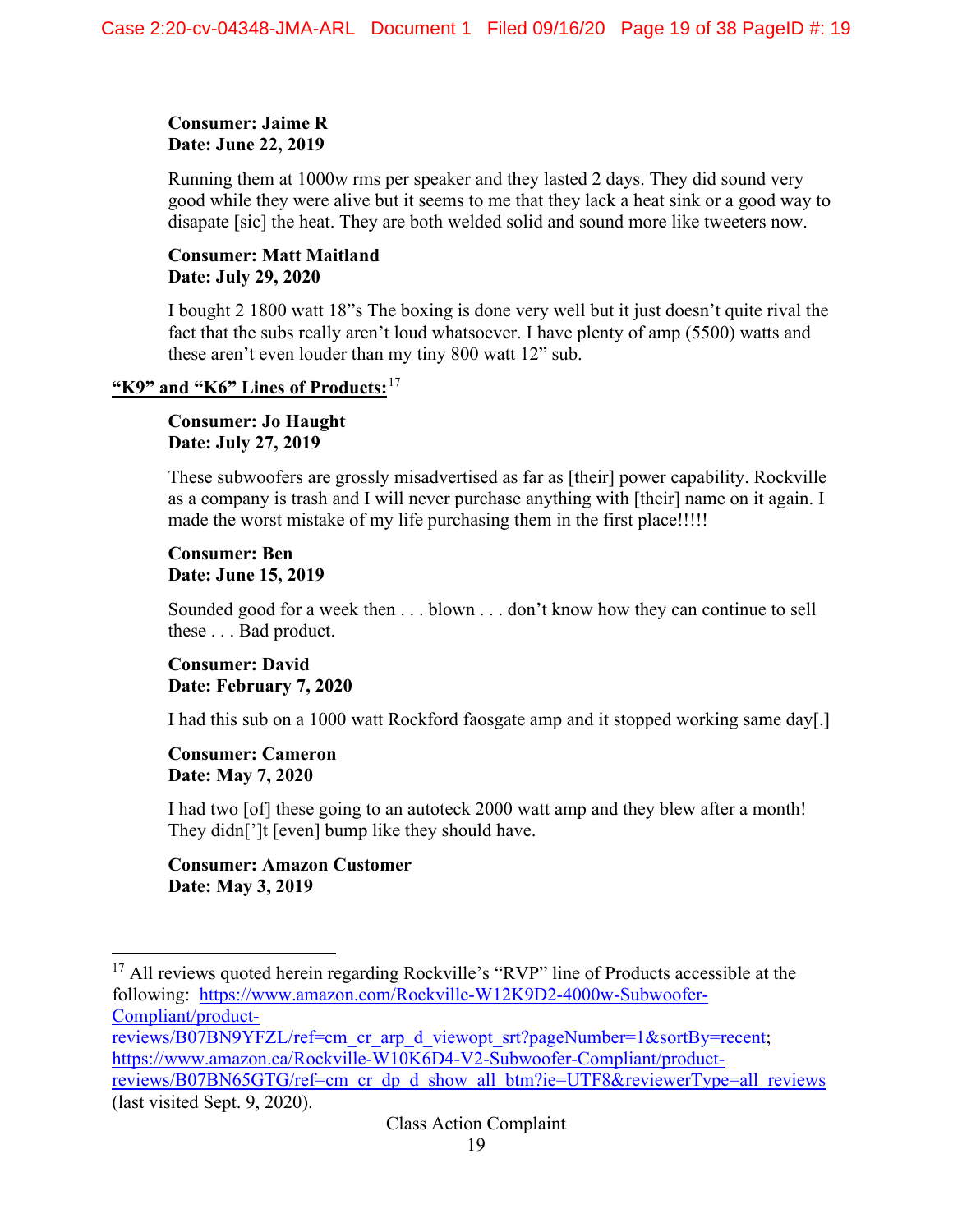The sub is trash, I had two k9 15s wired to a Rockville dB16[.] I had the gain set correctly and took it easy on the sub for the two weeks I had it and it still broke, I can't play some decaf music for more [than] 20 seconds without it stinking. I don't know how they rated this sub but it definitely is not 5000 watts, I don't trust the 1250 rms rating either. EXO made a review on these new V2 subs and I wished I seen it before I bought it.

## **Consumer: Jaren Hew Date: June 15, 2018**

Voice coils came apart like every other one I've seen[,] only on 800w rms.

## **Consumer: Nathan Evarts Date: July 27, 2019**

[T]his sub can't handle anywhere above 800 rms. [I]t starts to stink and burn. [A]lso sounds like there is pebbles bouncing around in it. [H]opefully this saves someone money!!

## **Consumer: Amazon Customer Date: August 3, 2019**

[D]o not try to put more [than] 600w to this sub. [I]t will pop, the 4000w rating is out of the range of this sub by far. If you do you will see it go up in SMOKE[.]

## **Consumer: Carl H. Date: December 23, 2019**

Definitely not 1000 w[.]

## **Consumer: red b. Date: March 27, 2019**

So  $[I'm]$  only pushing around 600 rms to this sub and it smells really bad. I think  $[it's]$ the bad smelly glue and when played [it's] a really bad stinky smell. It shouldn[']t be smelly at all.

# **CLASS ACTION ALLEGATIONS**

60. Plaintiff brings this lawsuit, pursuant to Federal Rule of Civil Procedure  $(23(b)(1),$ 

23(b)(2) and (b)(3), on behalf of himself and the following nationwide class ("Nationwide

Class"):

All persons who purchased the Products in the fifty United States and the District of Columbia within the applicable statute of limitations period through the present.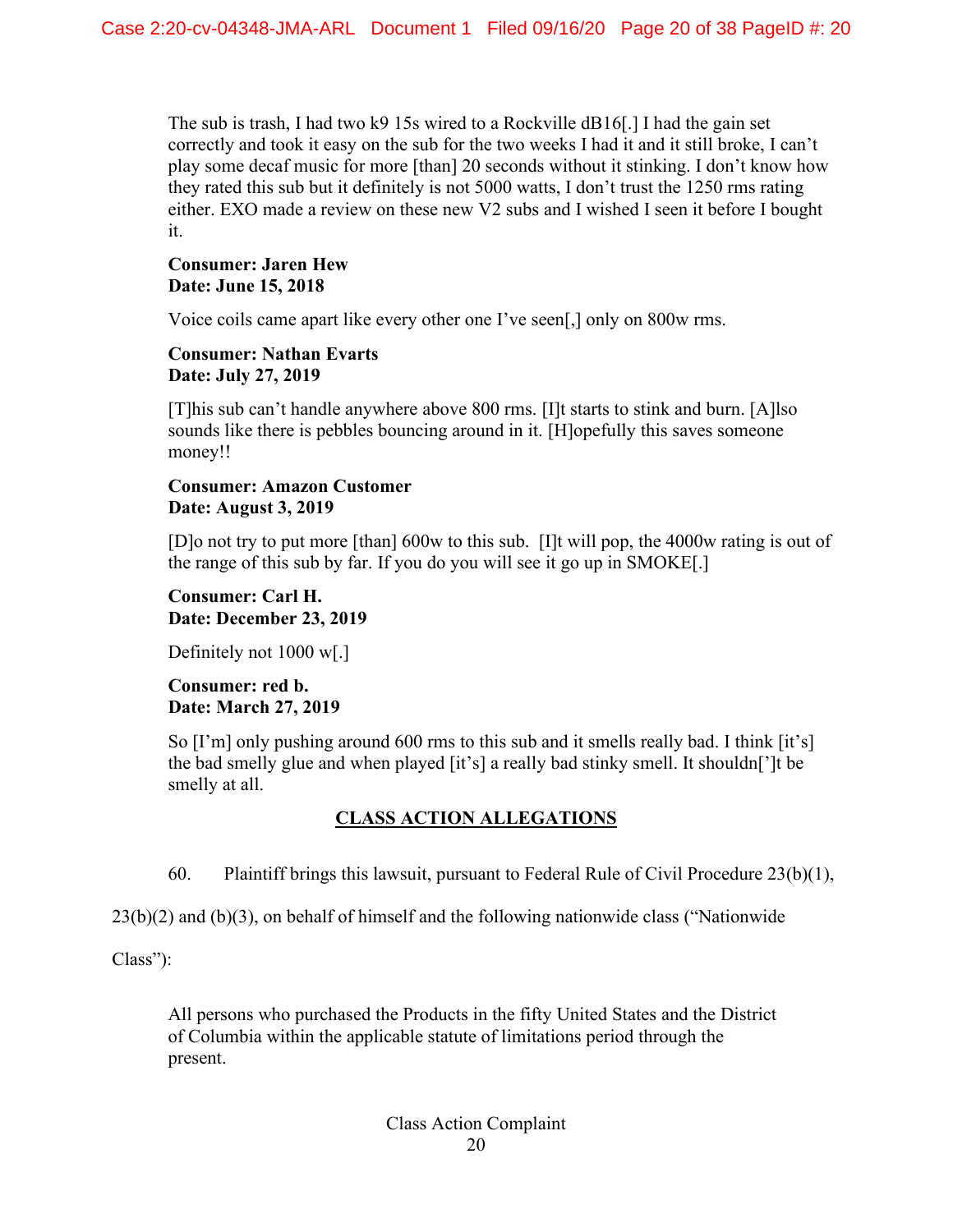61. In the alternative, Plaintiff brings this action as a class action on behalf of a statewide Indiana Sub-Class (collectively with the Nationwide Class, the "Class"), defined as follows:

All persons who purchased the Products in Indiana within the applicable statute of limitations period through the present.

62. Excluded from the Class are Defendant, as well as Defendant's affiliates, employees, officers and directors, and the Judge to whom this case is assigned. Plaintiff reserves the right to amend the definition of the Class if discovery and/or further investigation reveal that the Class should be expanded or otherwise modified.

63. **Numerosity/Impracticability of Joinder**: The number of members in the Class is so numerous as to render joinder impracticable. The exact number of Class members is unknown at this time but can be determined through Defendant's records. Plaintiff believes there are at least thousands of Class members.

64. **Commonality and Predominance**: There is a well-defined community of interest and common questions of law and fact that predominate over any question affecting only individual members of the Class. These common legal and factual questions, which do not vary from members of the Class and which may be determined without reference to the individual circumstances of any members of the Class, include, but are not limited, to the following:

- a. Whether the Products have the RMS power rating at which they are advertised;
- b. Whether Defendant represented on its labels, website, and advertising that the Products have RMS power ratings that they do not actually have;
- c. Whether Defendant's marketing, advertising, and promotion of the Products was false and misleading;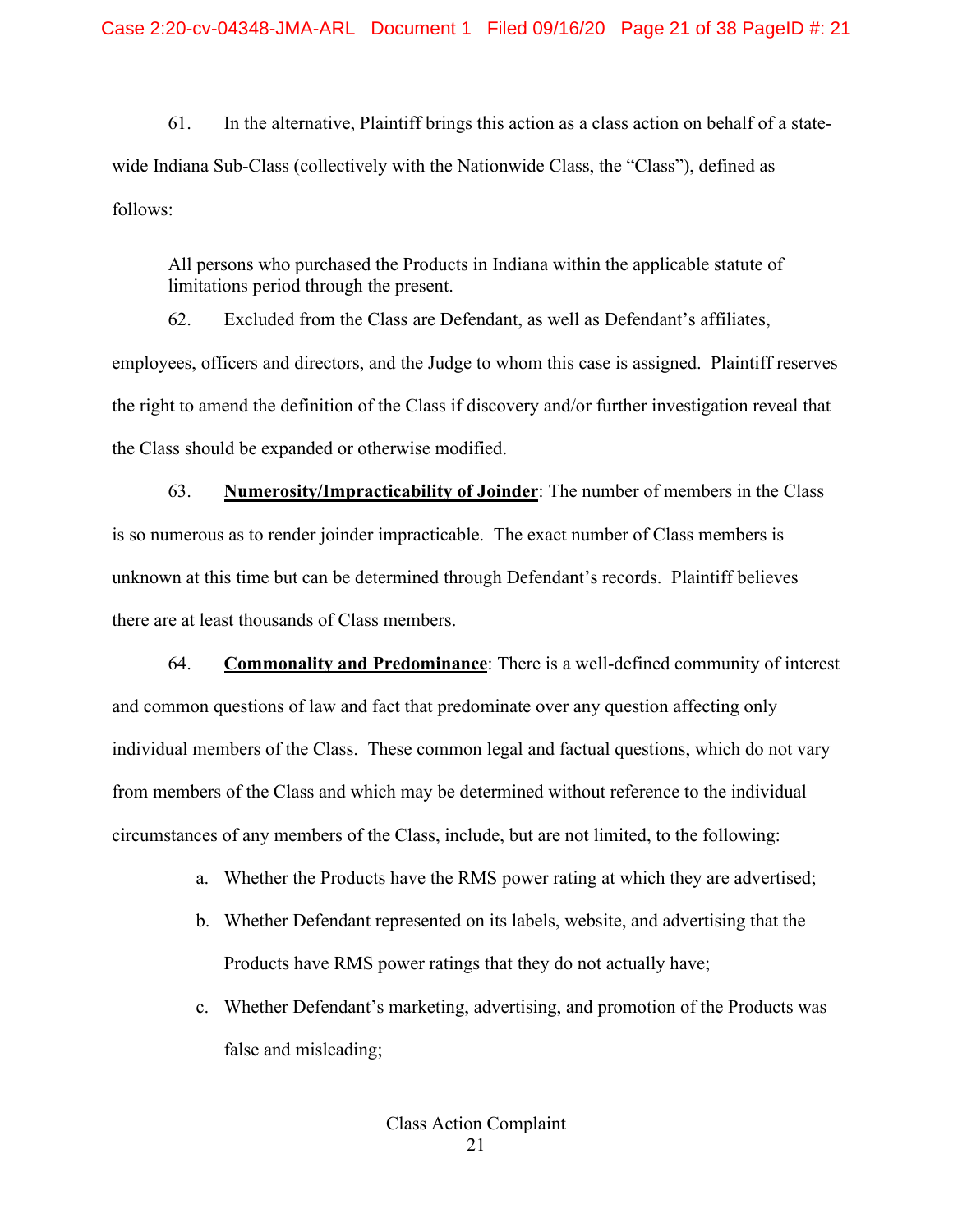- d. Whether Defendant concealed facts from Plaintiff and members of the Class about the true RMS power ratings of the Products;
- e. Whether Defendant's conduct was a violation of the GBL § 349;
- f. Whether Defendant's conduct was a breach of express warranty under New York law;
- g. Whether Defendant's conduct was a breach of the implied warranty of merchantability under New York law;
- h. Whether Defendant's conduct was a violation of the IDCSA, Indiana Code §§ 24- 5-0.5-0.1, *et seq.*;
- i. Whether Defendant's conduct was a breach of express warranty under Indiana law;
- j. Whether Defendant's conduct was a breach of the implied warranty of merchantability under Indiana law;
- k. Whether Defendant's conduct as alleged herein violates public policy;
- l. Whether Plaintiff and members of the Class and the public are entitled to injunctive relief in the form of corrective advertising from Rockville; and
- m. Whether Plaintiff and the members of the Classes are entitled to damages, restitution, equitable relief and/or other damages and other relief, and, if so, the amount and nature of such relief.

65. **Typicality and Adequacy**: Plaintiff's claims are typical of the claims of the proposed Class, and Plaintiff will fairly and adequately represent and protect the interests of the proposed Class. Plaintiff does not have any interests antagonistic to those of the Class. Plaintiff's counsel are experienced in the prosecution of this type of litigation. The questions of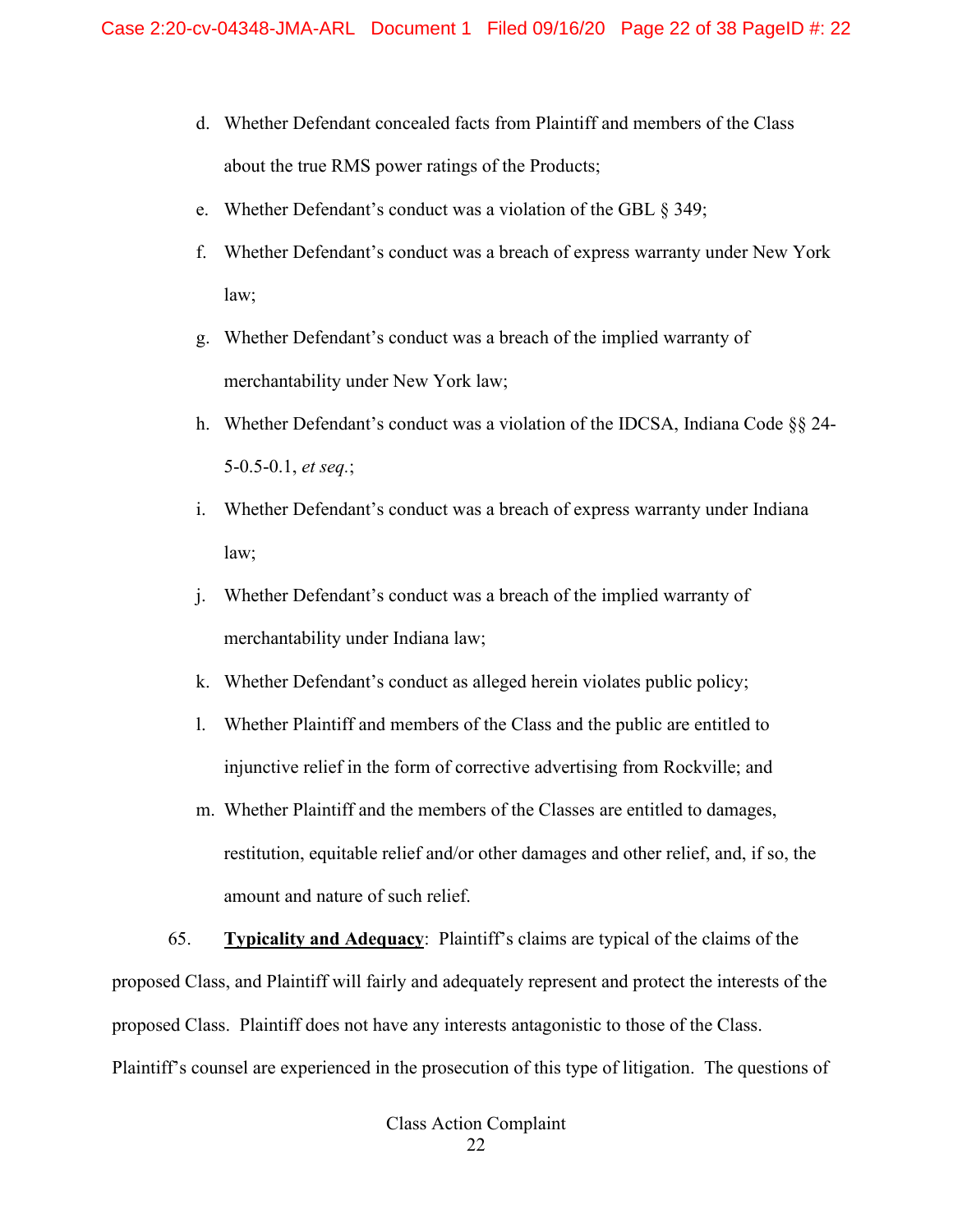law and fact common to the members of the Class, some of which are set out above, predominate over any questions affecting only individual members of the Class.

66. **Superiority**: A class action is superior to all other available methods for the fair and efficient adjudication of this controversy. The expense and burden of individual litigation would make it impracticable or impossible for members of the Class to prosecute their claims individually. The litigation and trial of the Class-wide claims are manageable.

67. Unless the Nationwide Class, or Indiana Sub-Class in the alternative, is certified, Defendant will improperly retain monies that it received from Plaintiff and members of the Class as a result of its conduct. Unless Defendant is required to change its unfair and deceptive practices, it will continue to commit the violations and the members of the Class, and the general public, will continue to be misled.

68. Defendant has acted and refused to act on grounds generally applicable to the Class, making appropriate final injunctive relief with respect to the Class as a whole.

## **COUNT I Violation of New York General Business Law N.Y. Gen. Bus. Law § 349 (On Behalf of the Nationwide Class)**

69. Plaintiff incorporates by reference each and every preceding paragraph as though fully set forth herein.

70. Plaintiff brings this claim on behalf of himself and the Nationwide Class.

71. GBL § 349 makes unlawful "[d]eceptive acts or practices in the conduct of any business, trade or commerce." Defendant's conduct, as set forth herein, constitutes deceptive acts or practices under this section.

72. Plaintiff and members of the Nationwide Class are "persons" within the context of GBL § 349(h), who purchased the Products for personal, family, or household use.

Class Action Complaint

23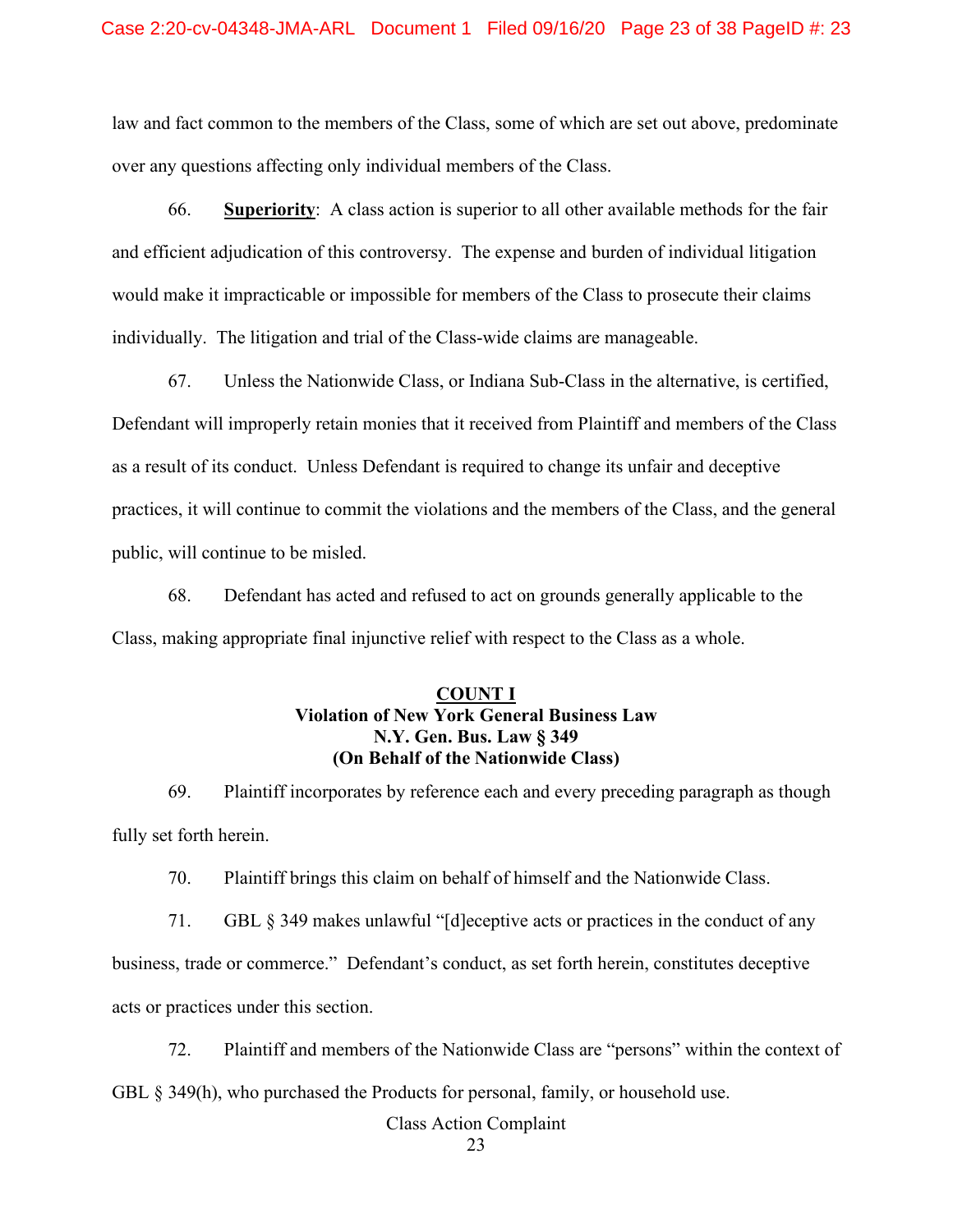73. Defendant is a "person" within the context of GBL § 349(h).

74. Defendant engaged in trade and commerce within the context of GBL § 349.

75. In the course of its business, Defendant intentionally or negligently concealed and suppressed material facts concerning the true RMS power ratings of its Products, and intentionally and deceptively advertised the Products as having false RMS power ratings. Plaintiff and members of the Nationwide Class had no way of discerning that Defendant's representations regarding the RMS power ratings of the Products were false, or that they omitted the true RMS power rating which affects the use of the Products.

76. Defendant violated GBL § 349 by: (i) representing that the Products have characteristics, uses, benefits, and qualities which they do not have; (ii) representing that the Products are of a particular standard, quality, and grade when they are not; (iii) advertising the Products with the intent not to sell them as advertised; and (iv) failing to disclose information concerning the Products with the intent to induce consumers to purchase the Products.

77. Defendant engaged in deception, fraud, false pretense, false promise, misrepresentation, knowing concealment, suppression and/or omission of material facts concerning the Products which violated GBL § 349, with the intent to deceive Plaintiff and members of the Nationwide Class.

78. Defendant committed unconscionable, deceptive and unfair trade practices, including, but not limited to, deception, fraud, false pretense, false promise, misrepresentation and the knowing concealment, suppression and omissions of materials facts concerning the Products with the intent that Plaintiff and members of the Nationwide Class would rely upon their misstatements and omissions as described herein in connection with the sale and/or advertisement of the Products.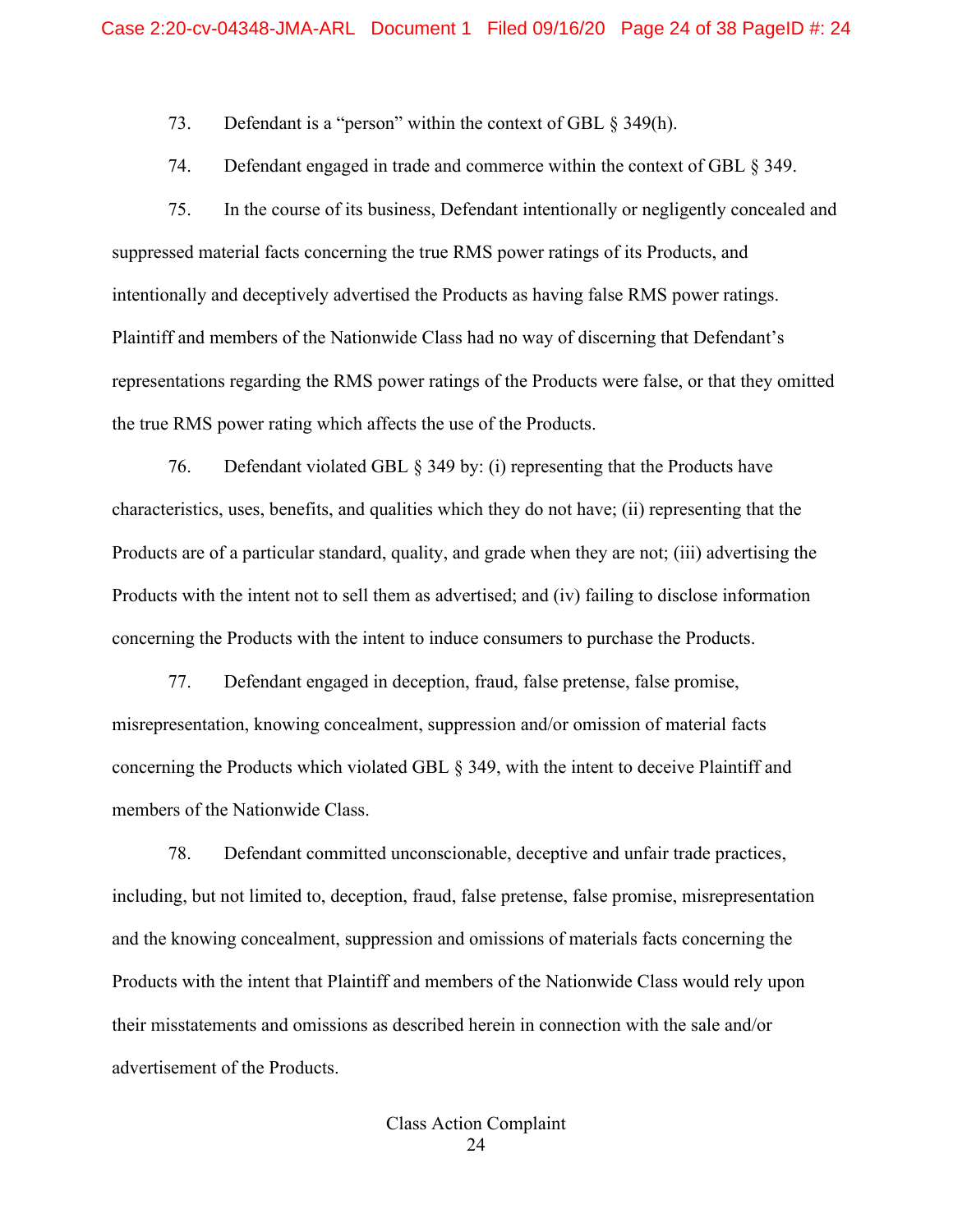#### Case 2:20-cv-04348-JMA-ARL Document 1 Filed 09/16/20 Page 25 of 38 PageID #: 25

79. Defendant fraudulently, intentionally, negligently and/or recklessly misrepresented to Plaintiff and members of the Nationwide Class the characteristics of the Products with respect to materials, manufacture, safety, durability, design, and reliability.

80. Defendant knew, or should have known, that Plaintiff and members of the Nationwide Class would, in the course of their decision to expend money in purchasing the Products, reasonably rely upon the misrepresentations, misleading characterizations, and material omissions concerning the quality and characteristics of the Products.

81. Information regarding the true RMS power rating is material to consumers in that it describes the capacity of the amplifier, speaker, and/or subwoofer.

82. Defendant violated GBL § 349 by failing to inform purchasers of the Products, prior to purchase or during the warranty period, of the true RMS power rating of the Products and that the Products were accompanied by misstatements about their quality and characteristics.

83. Defendant violated GBL § 349 by failing to inform purchasers of the Products, prior to purchase and/or during the warranty period, that the Products were advertised with false RMS power ratings and may fail, blow, or both when powered to the advertised RMS capacity, requiring repairs or replacement.

84. As a proximate and direct result of Defendant's unfair and deceptive trade practices, Plaintiff and members of the Nationwide Class purchased the Products and suffered an ascertainable loss and financial harm.

85. Defendant's unfair or deceptive acts or practices were likely to and did, in fact, deceive reasonable consumers, including Plaintiff and members of the Nationwide Class, about the quality and characteristics of the Products and their ability to operate at a continuous power consistent with the advertised RMS power rating, as would be expected.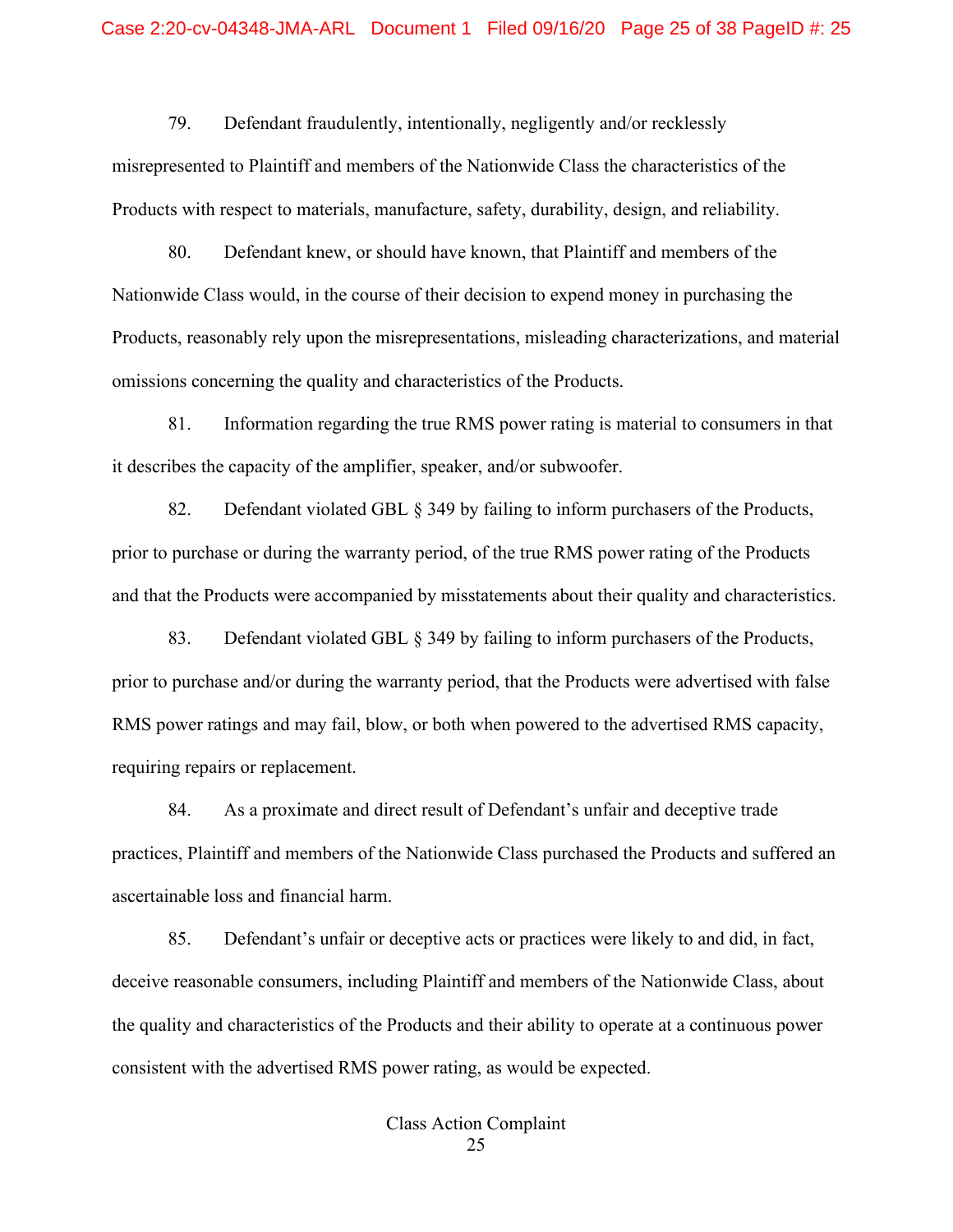86. Plaintiff and members of the Nationwide Class experienced monetary damages in the form of the higher price they paid for amplifiers, speakers, and subwoofers with higher RMS ratings, which were held out to have the power capacity consistent with the advertised RMS power rating, diminution of Products' resale value, and other substantial damages and inconvenience. Plaintiff and members of the Nationwide Class suffered ascertainable loss and actual damages as a direct and proximate result of Defendant's misrepresentations, omissions, suppression, and concealment of material information. Plaintiff and members of the Nationwide Class would not have purchased the Products or would have paid less for them but for Defendant's actions.

87. The conduct of Defendant offends public policy as established by statutes and common law, is immoral, unethical, oppressive and/or unscrupulous, and caused unavoidable and substantial injury to purchasers of the Products, who were unable to have reasonably avoided the injury due to no fault of their own, without any countervailing benefits to consumers. Defendant's violations of GBL § 349 present a continuing risk to Plaintiff, members of the Nationwide Class, and to the general public. Defendant's deceptive acts and practices affect the public interest.

88. As a result of the foregoing willful, knowing, and wrongful conduct of Defendant, Plaintiff and members of the Nationwide Class have been damaged in an amount to be proven at trial, and seek all just and proper remedies, including, but not limited to, actual damages or \$50, whichever is greater; treble damages up to \$1,000; punitive damages to the extent available under the law; attorney's fees and costs; an order enjoining Defendant's deceptive and unfair conduct; and all other just and appropriate relief available under GBL § 349.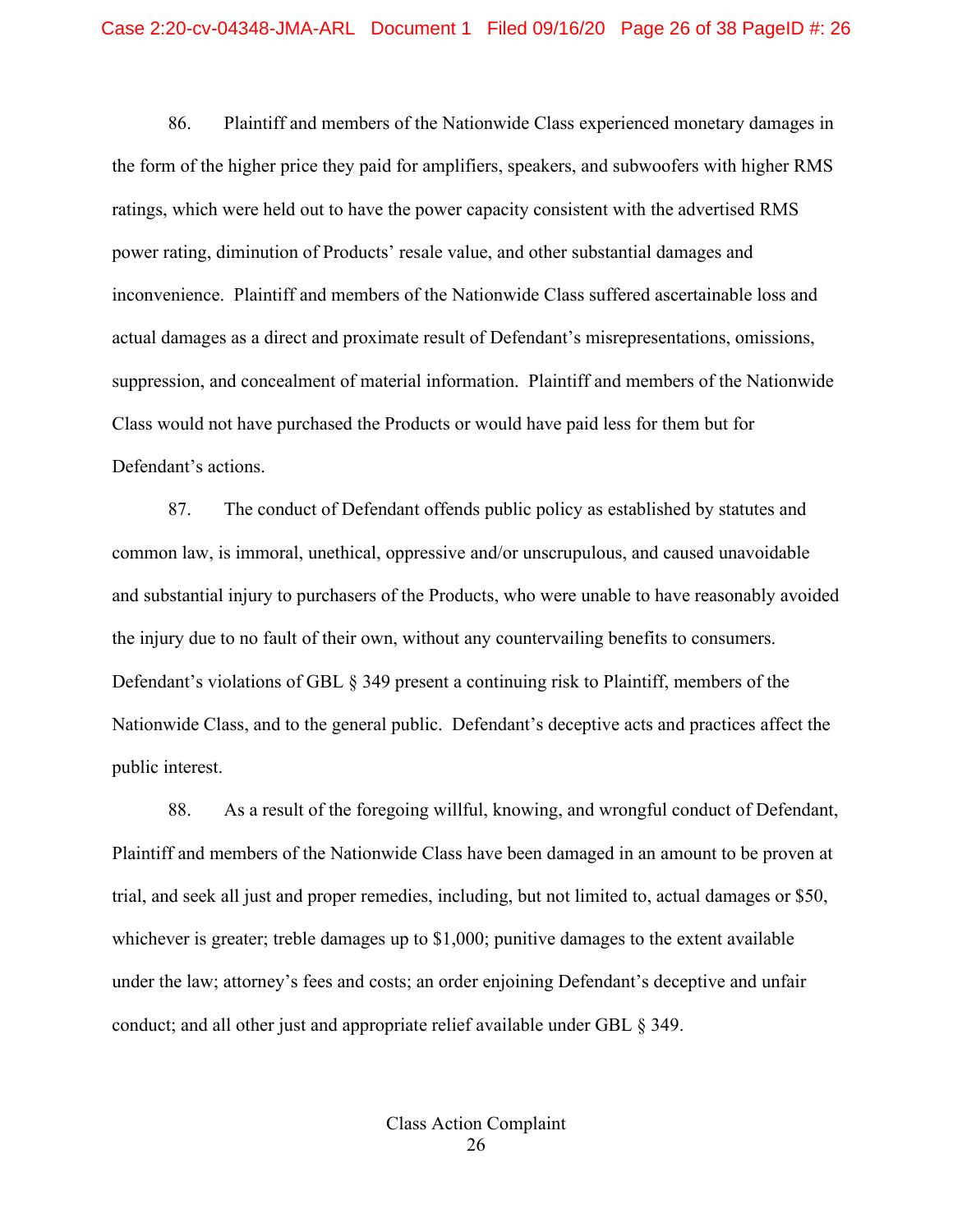## **COUNT II Breach of Express Warranty Under New York Law (On Behalf of the Nationwide Class)**

89. Plaintiff incorporates by reference each and every preceding paragraph as though fully set forth herein.

90. Plaintiff brings this claim on behalf of himself and the Nationwide Class.

91. Rockville provided all purchasers of the Products with an express warranty described *infra*, which became a material part of the bargain. Accordingly, Rockville's express warranty is an express warranty under New York law. *See* N.Y. U.C.C. Law §§ 2-313 and 2A-210.

92. Rockville included a warranty card with each of the Products that Plaintiff purchased, expressly warranting the Products for one year for workmanship. Upon information and belief, Rockville includes a warranty card with all of its Products, expressly warranting its products for one year for workmanship.

93. Rockville breached the express warranty by selling Products that did not comport with the advertised specifications, and that, when used in accordance with those specifications, failed, blew or both, requiring repair or replacement within the warranty period, and refusing to honor the express warranty by repairing or replacing, free of charge, the defective components which caused the failure. In addition, even if and when Rockville did perform repairs or offered replacements, it nevertheless breached the express warranty because the repaired and/or replacement Products still did not comport with the RMS power rating as advertised.

Class Action Complaint 94. Plaintiff and members of the Nationwide Class have had sufficient direct dealings with either Rockville or its agents to establish privity of contract between Rockville, on one hand, and Plaintiff and each of the other Class members, on the other hand. Plaintiff and the members of the Nationwide Class were the ultimate consumers of the Products, and the warranty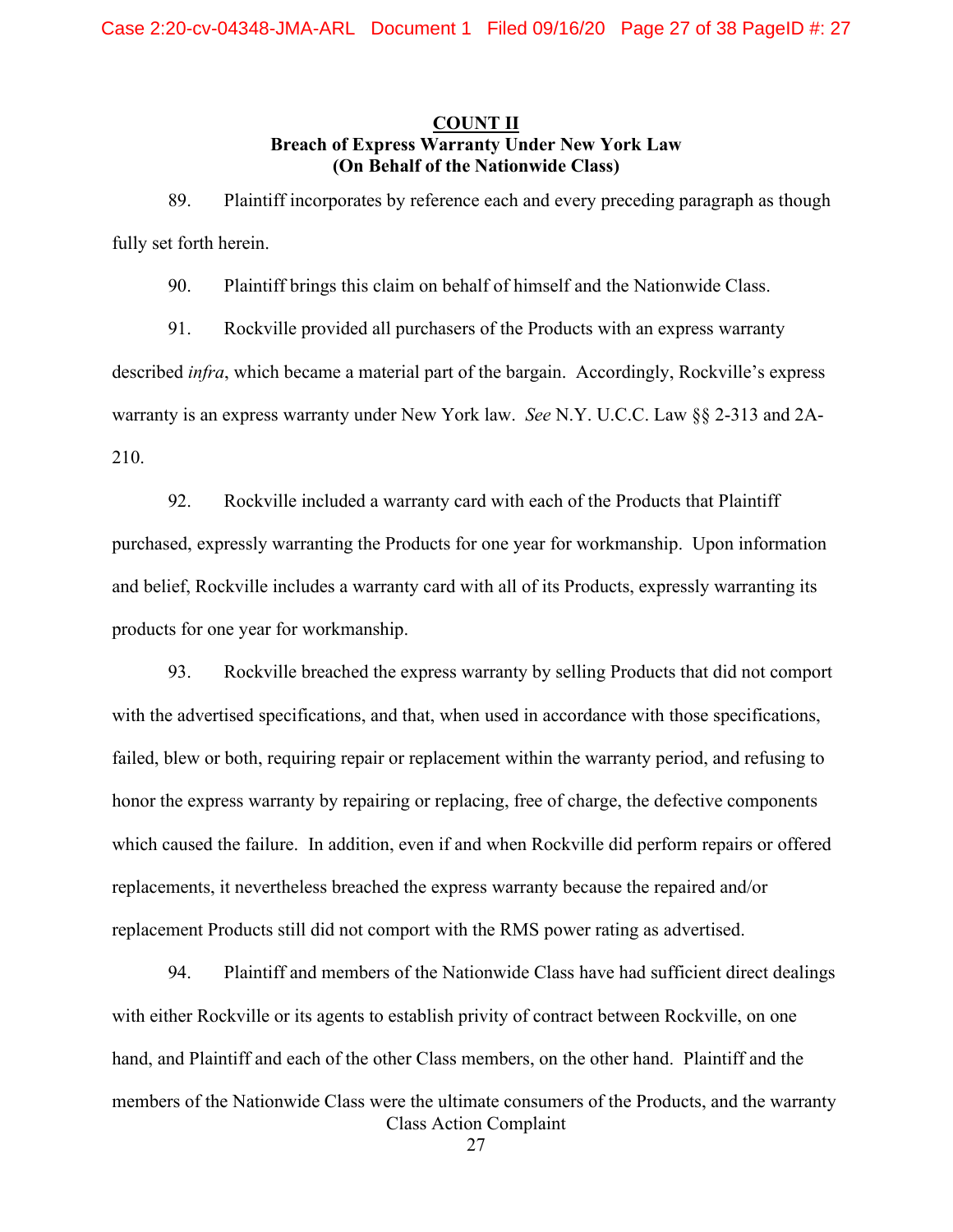agreements were designed for and intended to benefit Plaintiff and members of the Nationwide Class.

95. Plaintiff was not required to notify Rockville of the breach because affording Rockville a reasonable opportunity to cure its breach of written warranty would have been futile. Rockville was also on notice of the false RMS ratings through its own testing and expertise in the audio industry, as well as from complaints and service requests it received from Plaintiff and Class members.

96. Rockville was also provided notice of its breach of express warranties by Plaintiff via telephone calls throughout 2018 and 2019. Despite these notices, Rockville has failed to cure the breach of express warranties within an adequate time.

97. Plaintiff and members of the Nationwide Class have used their Products in a manner consistent with the Products' intended use, and have performed each and every duty required under the terms of the warranty, except as may have been excused or prevented by the conduct of Defendant or by operation of law in light of Defendant's unconscionable conduct described throughout this Complaint.

98. Upon information and belief, Defendant received numerous complaints, notices of the need for repair or replacement and resulting failures, and requests for warranty repairs and coverage from other members of the Class.

99. In its capacity as a supplier and/or warrantor, and by the conduct described herein, any attempt by Defendant to disclaim or otherwise limit its express warranties in a manner that would exclude or limit coverage for the Products for qualities and characteristics present at the time of sale, which Defendant knew about prior to offering the Products for sale, and which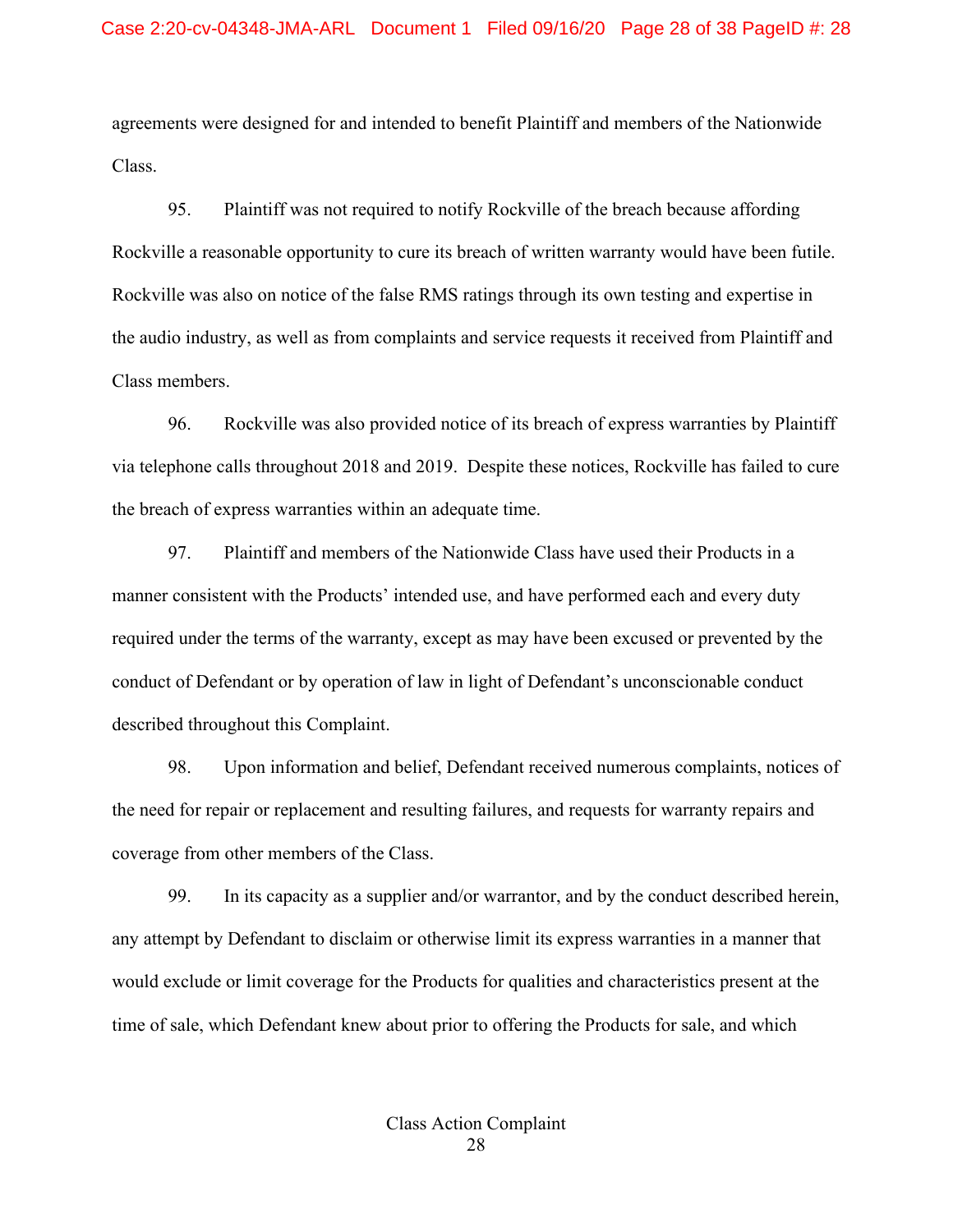Defendant did not disclose and did not remedy prior to (or after) sale, is unconscionable, and Defendant should be estopped from pursuing such defenses.

100. Further, any such effort by Defendant to disclaim or otherwise limit liability for the false advertisement and/or for the Products' failure is null and void because Defendant has wrongfully, uniformly, and repeatedly refused and failed to properly repair or replace the Products or correct its advertised RMS power ratings.

101. As such, Defendant should be estopped from disclaiming liability for its actions.

102. As a direct and proximate cause of Rockville's breach of express warranties, Plaintiff and the Nationwide Class have suffered, and continue to suffer, damages, including economic damages at the point of sale. Additionally, Plaintiff and the Nationwide Class have incurred or will incur economic damages at the point of repair or replacement in the form of the cost of repair or replacement.

103. The deceptive conduct described herein is ongoing and continues to date. Plaintiff and members of the Nationwide Class, therefore, are entitled to relief described below as appropriate for this cause of action.

104. Plaintiff and the members of the Nationwide Class seek full compensatory damages allowable by law, attorney's fees, costs, punitive damages, restitution, the repair or replacement of all Products, the refund of money paid to purchase the Products, and appropriate equitable relief including injunctive relief, a declaratory judgment, and a court order enjoining Rockville's wrongful acts and practices, as well as any other relief to which Plaintiff and the Nationwide Class members may be entitled.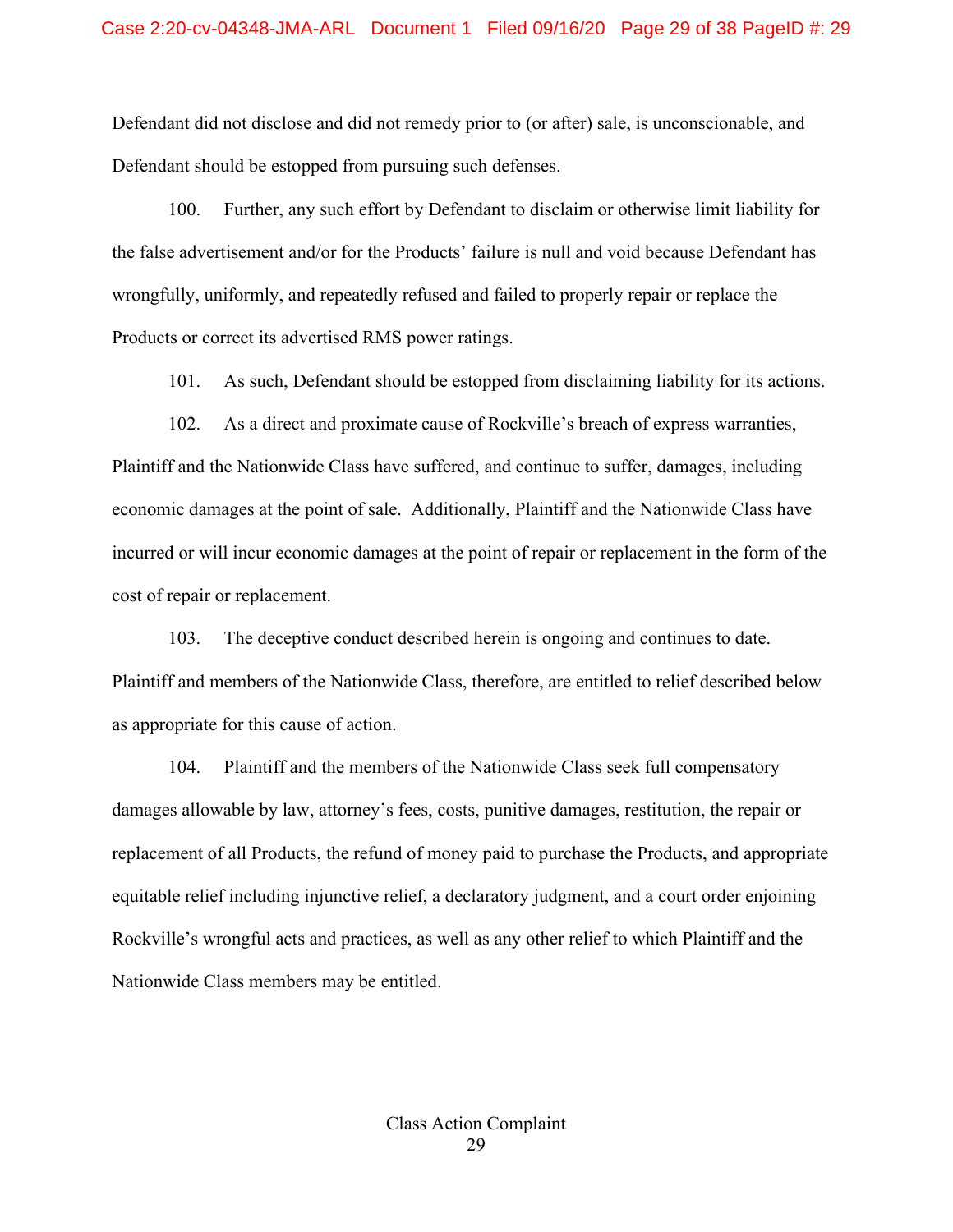## **COUNT III Breach of Implied Warranty of Merchantability Under New York Law (On Behalf of the Nationwide Class)**

105. Plaintiff incorporates by reference each and every preceding paragraph as though fully set forth herein.

106. Plaintiff brings this claim on behalf of himself and the Nationwide Class.

107. Rockville was at all relevant times the manufacturer, distributor, warrantor, and/or seller of the Products.

108. Rockville provided Plaintiff and Nationwide Class members with an implied warranty that the Products are merchantable, pass without objection in the trade, are fit for the ordinary purposes for which they were sold, are adequately labeled, and conform to the promises and affirmations on the label. However, the Products are not merchantable because they are not fit for their ordinary purpose of operating at the continuous power level indicated by the advertised RMS power rating because, *inter alia*, the Products are falsely and deceptively labeled and advertised with inaccurate RMS power ratings that are substantially inflated from the true RMS power ratings of the Products. The Products would not pass without objection in the trade because an RMS power rating is a mathematically-calculated figure, universally understood in the industry as the power capacity at which tones may be continuously played, and the Products cannot continuously play at the RMS power levels indicated on their labels and advertising without failing, blowing, or both.

Class Action Complaint 109. Rockville impliedly warranted that the Products were of merchantable quality and fit for their intended use. This implied warranty included, among other things: (i) a warranty that the Products, which were manufactured, supplied, distributed, and/or sold by Rockville, had the capacity to play music at a continuous power level consistent with the advertised RMS power rating; (ii) a warranty that the Products would be fit for their intended use; (iii) a warranty that

30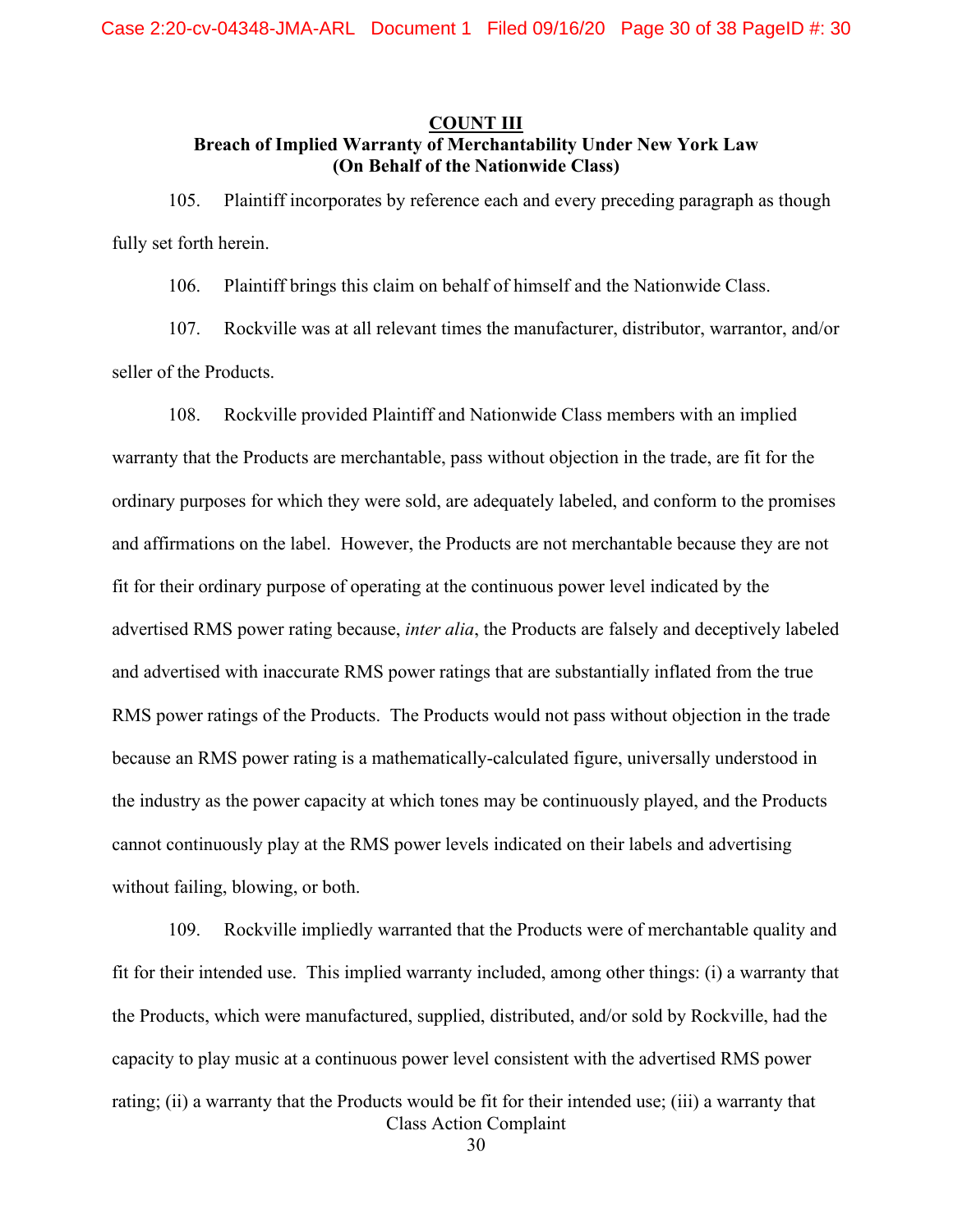the Products would pass without objection in the trade; (iv) a warranty that the Products are adequately labeled; and (v) a warranty that the Products would conform to the promises and affirmations on their labels and advertising.

110. Contrary to the applicable implied warranties, the Products at the time of sale and thereafter were not fit for their ordinary and intended purpose of playing music at a continuous power level consistent with the advertised RMS power rating, would not pass without objection in the trade, were not adequately labeled, and did not conform to the promises and affirmations on their labels and advertising. Instead, the Products are falsely and deceptively labeled and advertised as having RMS power ratings that are substantially inflated from the Products' true RMS power ratings.

111. Plaintiff and members of the Nationwide Class have had sufficient direct dealings with either Rockville or its agents to establish privity of contract between Rockville, on one hand, and Plaintiff and each of the other Class members, on the other hand. Plaintiff and the members of the Nationwide Class were the ultimate consumers of the Products, and the warranty agreements were designed for and intended to benefit Plaintiff and members of the Nationwide Class.

112. Each of the Products is advertised with a false RMS power rating, and the false RMS power rating was advertised at the time of sale of each of the Products.

113. Because of Rockville's breach of the applicable implied warranties, purchasers of the Products suffered an ascertainable loss of money, property, and/or value of their Products. Additionally, because of the false RMS power ratings, Plaintiff and Nationwide Class members were harmed and suffered actual damages in that they did not receive the benefit of their bargain and have suffered a diminution in value of their Products.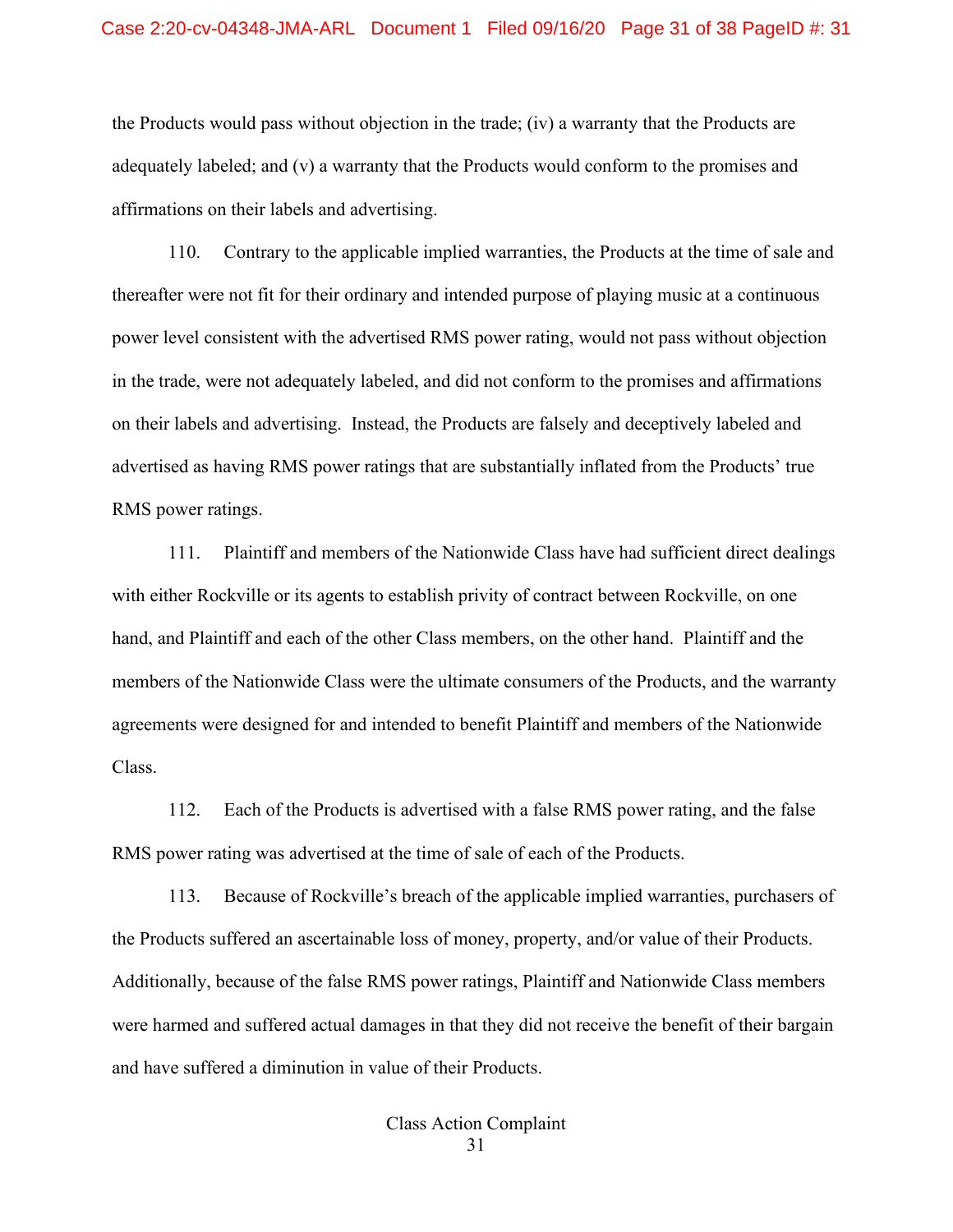114. Rockville's actions, as complained of herein, breached the implied warranty that the Products were of merchantable quality and fit for such use, in violation of N.Y. U.C.C. Law §§ 2-314 and 2A-212.

115. As a direct and proximate result of Defendant's breach of the implied warranty of merchantability, Plaintiff and members of the Nationwide Class have been damaged in an amount to be proven at trial.

## **COUNT IV Violation of the Indiana Deceptive Consumer Sales Act Ind. Code §§ 24-5-0.5-0.1,** *et seq***. (In the Alternative, On Behalf of the Indiana Sub-Class)**

116. Plaintiff incorporates by reference paragraphs 1-68 as though fully set forth herein.

117. Plaintiff brings this claim in the alternative, on behalf of himself and the Indiana Sub-Class.

118. IDCSA prohibits a supplier from committing unfair, abusive, or deceptive acts, omissions, or practices in connection with a consumer transaction, including both implicit and explicit misrepresentations.

119. Defendant is a "supplier" and the sale of the Products from Defendant to Plaintiff and members of the Indiana Sub-Class is a "consumer transaction" within the meaning of IDCSA §§ 24-5-0.5-2 and 24-5-0.5-3.

120. Defendant violated and continues to violate the IDCSA by engaging in the following deceptive practices proscribed by Indiana Code § 24-5-0.5-3 in connection with consumer transactions intended to result in, and that did result in, the sale of the Products to Plaintiff and members of the Indiana Sub-Class in violation of, *inter alia*, the following provisions:

Class Action Complaint

32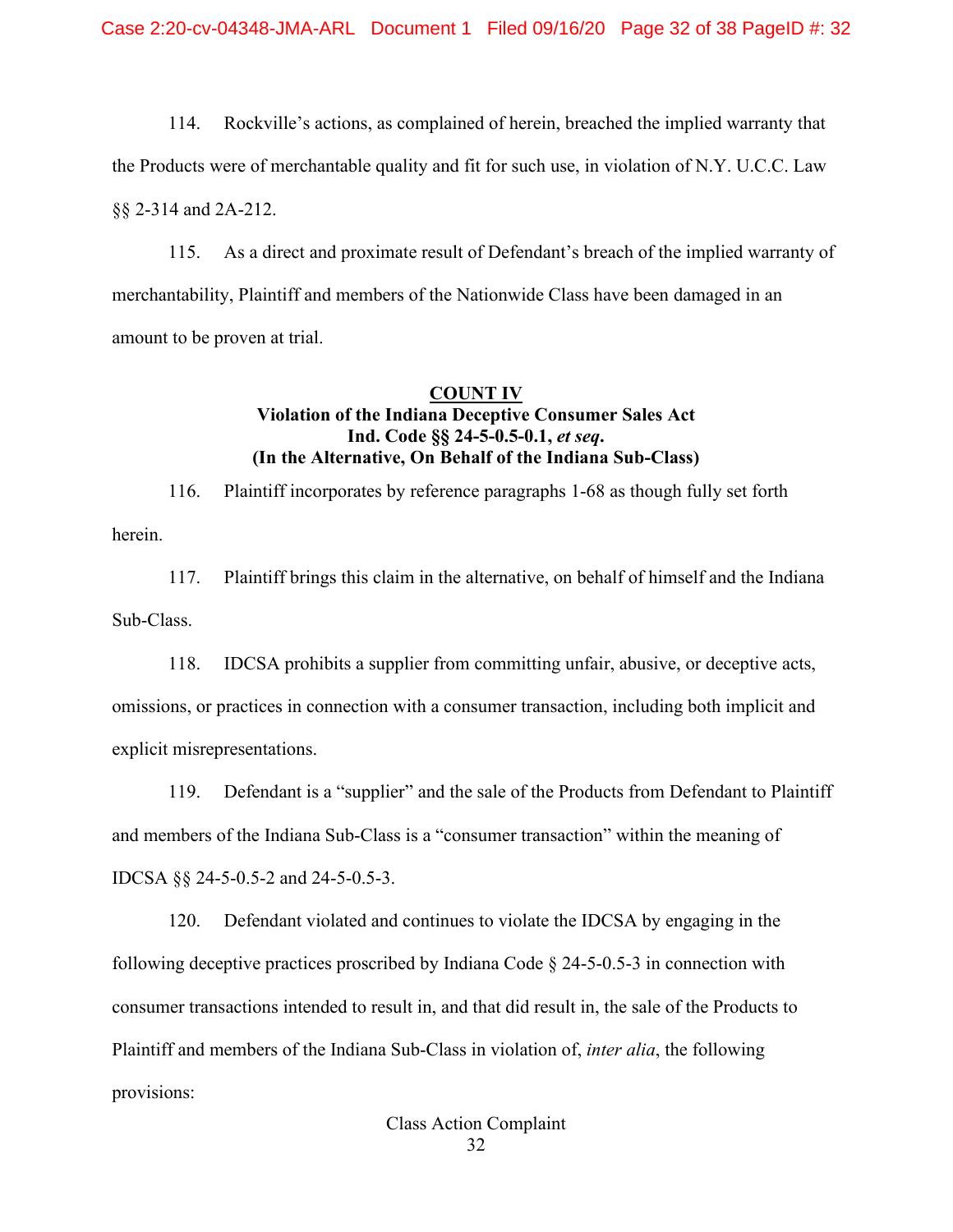- a. That such subject of a consumer transaction has sponsorship, approval, performance, characteristics, accessories, uses, or benefits it does not have which the supplier knows or should reasonably know it does not have (Ind. Code  $\S$  24-5- $0.5-3(b)(1)$ ;
- b. That such subject of a consumer transaction is of a particular standard, quality, grade, style, or model, if it is not and if the supplier knows or should reasonably know that it is not (Ind. Code  $\S$  24-5-0.5-3(b)(2)); and
- c. That the consumer will be able to purchase the subject of the consumer transaction as advertised by the supplier, if the supplier does not intend to sell it (Ind. Code  $\S$  24-5-0.5-3(b)(11)).

121. Defendant engaged in unfair, abusive, and deceptive acts, omissions, and practices in connection with a consumer transaction by making misrepresentations to Plaintiff and members of the Indiana Sub-Class by marketing and advertising the Products as having RMS power ratings that they did not have, and by omitting material facts in connection with the sale and advertisement of the Products by failing to inform Plaintiff and the members of the Indiana Sub-Class of the true RMS power ratings of the Products.

122. Plaintiff and members of the Indiana Sub-Class, in purchasing and using the Products, did reasonably act in response to Defendant's above representations or would have considered the omitted facts set forth herein material to their purchasing decision.

123. The representations regarding the Products were material to Plaintiff and members of the Indiana Sub-Class. Defendant intended that Plaintiff and members of the Indiana Sub-Class rely on these representations and they did, in fact, rely on the representations.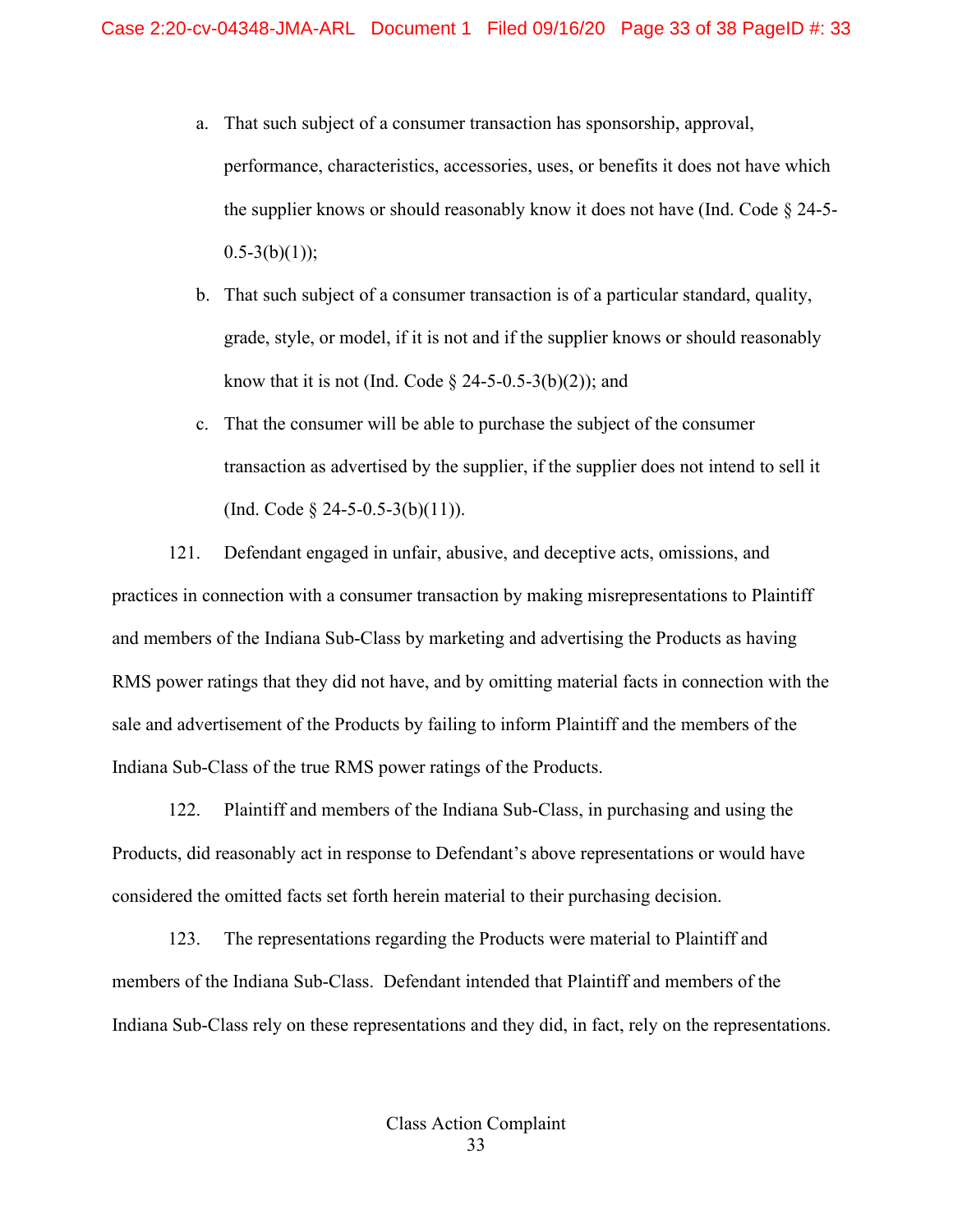124. Plaintiff and members of the Indiana Sub-Class have suffered substantial injury

by the wrongful acts and practices of Defendant that are in violation of IDCSA § 24-5-0.5-3.

125. The deceptive conduct described herein is ongoing and continues to date. Plaintiff and members of the Indiana Sub-Class, therefore, are entitled to the relief described below as appropriate for this cause of action.

#### **COUNT V Breach of Express Warranty Under Indiana Law (In the Alternative, On Behalf of the Indiana Sub-Class)**

126. Plaintiff incorporates by reference paragraphs 1-68 as though fully set forth herein.

127. Plaintiff brings this claim in the alternative, on behalf of himself and the Indiana Sub-Class.

128. As an express warrantor, manufacturer, and merchant, Defendant had certain obligations pursuant to its warranty. Ind. Code § 26-1-2-313.

129. Defendant expressly warranted the Products Plaintiff purchased for one year of workmanship. Upon information and belief, Defendant also expressly warranted all of its Products for one year of workmanship.

130. However, Defendant sells the Products knowing that they do not have the capacity to continuously play music at the advertised RMS power level, and that, when purchasers attempt to continuously play music at the advertised RMS power level, the Products fail, blow, or both, so that Plaintiff and the Indiana Sub-Class members are deprived of a warranted feature of the Products.

131. The false and deceptive labeling and advertisement at issue in this litigation was present at the time of sale to Plaintiff and members of the Indiana Sub-Class.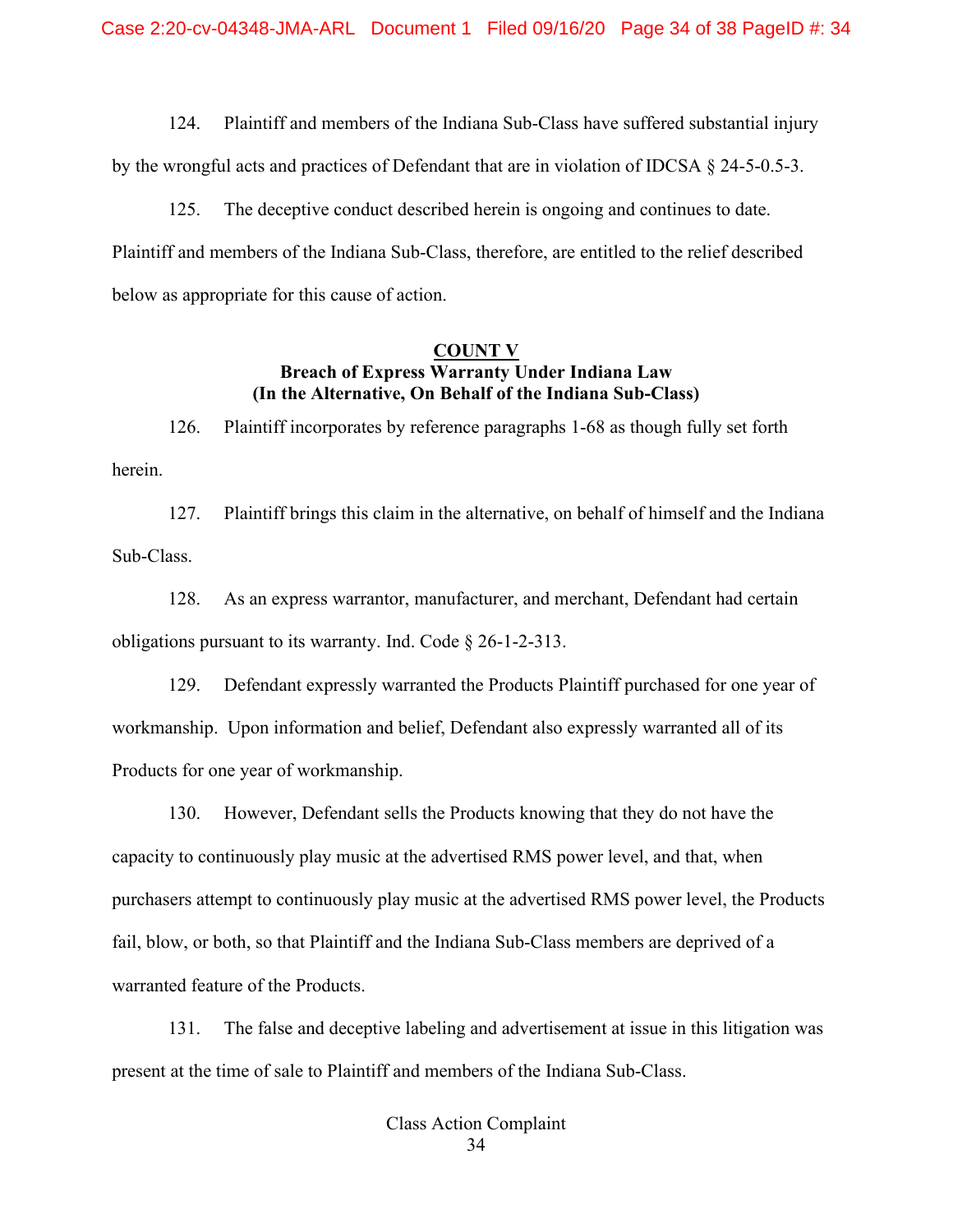132. Defendant breached its warranties (and continues to breach its warranties) because it wrongfully, uniformly, and repeatedly refuses to repair the Products or correct its advertising, forcing Plaintiff and members of the Indiana Sub-Class to either (a) use their Products at a capacity that is half the power level indicated by the advertised RMS power rating, or (b) not use their Products at all in order to avoid the Products failing, blowing, or both.

133. Plaintiff and members of the Indiana Sub-Class have used their Products in a manner consistent with the Products' intended use, and have performed each and every duty required under the terms of the warranty, except as may have been excused or prevented by the conduct of Defendant or by operation of law in light of Defendant's unconscionable conduct described throughout this Complaint.

134. Upon information and belief, Defendant received numerous complaints, notices of the need for repair or replacement and resulting failures, and requests for warranty repairs and coverage from other members of the Class.

135. In its capacity as a supplier and/or warrantor, and by the conduct described herein, any attempt by Defendant to disclaim or otherwise limit its express warranties in a manner that would exclude or limit coverage for the Products for qualities and characteristics present at the time of sale, which Defendant knew about prior to offering the Products for sale, and which Defendant did not disclose and did not remedy prior to (or after) sale, is unconscionable, and Defendant should be estopped from pursuing such defenses.

136. Further, any such effort by Defendant to disclaim or otherwise limit liability for the false advertisement and/or for the Products' failure is null and void because Defendant has wrongfully, uniformly, and repeatedly refused and failed to properly repair or replace the Products or correct its advertised RMS power ratings.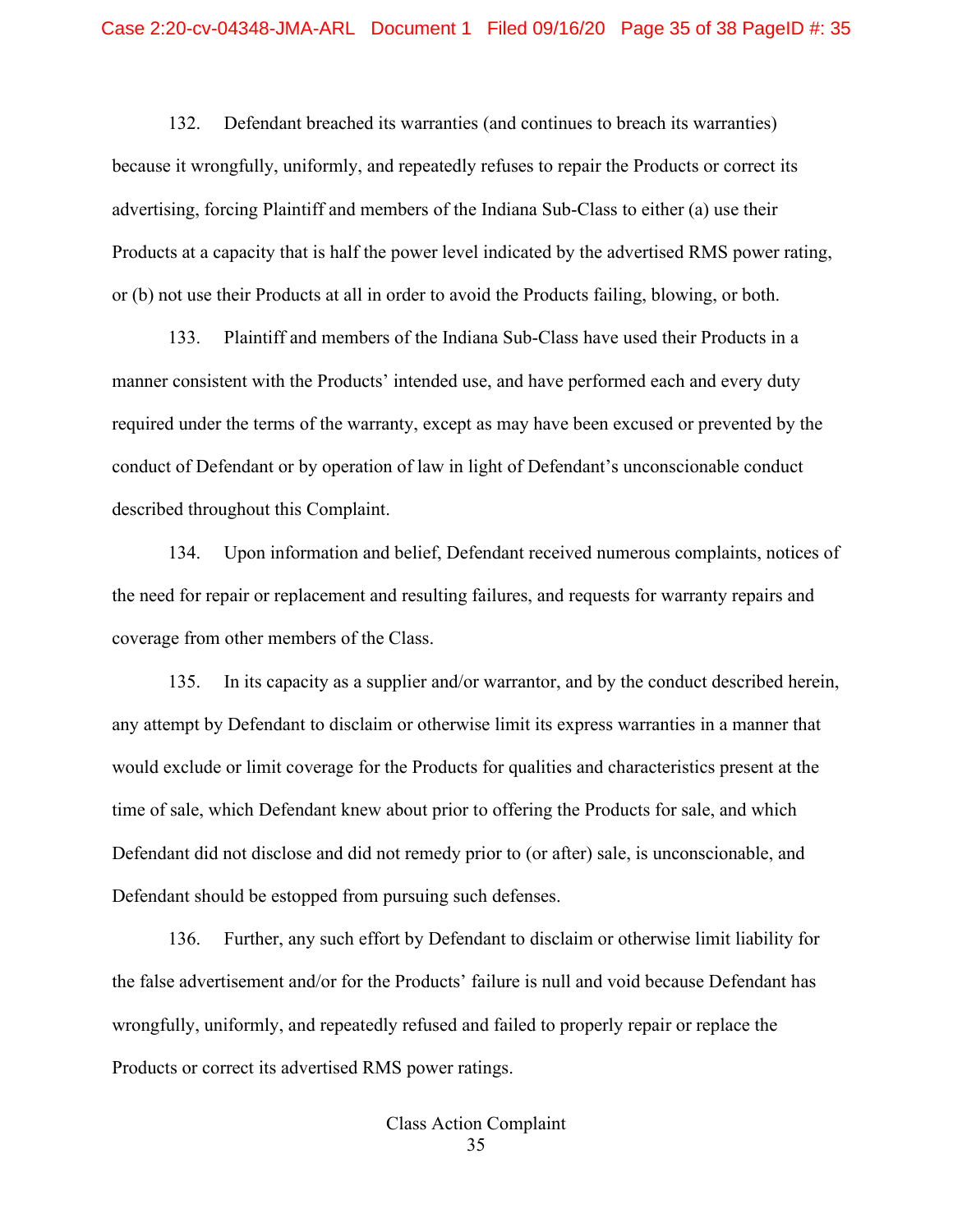137. As such, Defendant should be estopped from disclaiming liability for its actions.

138. Accordingly, Plaintiff and members of the Indiana Sub-Class have sustained

damages proximately caused by Defendant's breach of the warranty and are entitled to recover

damages as set forth herein.

139. The deceptive conduct described herein is ongoing and continues to date. Plaintiff and members of the Indiana Sub-Class, therefore, are entitled to relief described below as appropriate for this cause of action.

### **COUNT VI Breach of Implied Warranty of Merchantability Under Indiana Law (In the Alternative, On Behalf of the Indiana Sub-Class)**

140. Plaintiff incorporates by reference paragraphs 1-68 as though fully set forth herein.

141. Plaintiff brings this claim in the alternative, on behalf of himself and the Indiana Sub-Class.

142. As discussed herein, Defendant has manufactured and sold the Products to Plaintiff and the Indiana Sub-Class.

143. The false and deceptive labeling and advertisement at issue in this litigation was present at the time of sale to Plaintiff and members of the Indiana Sub-Class and, because of the false and deceptive labeling and advertisement, the Products were not reasonably suited for the ordinary uses for which amplifiers, speakers, and subwoofers with such RMS product ratings are sold.

144. Plaintiff and members of the Indiana Sub-Class have used their Products in a manner consistent with the Products' intended use.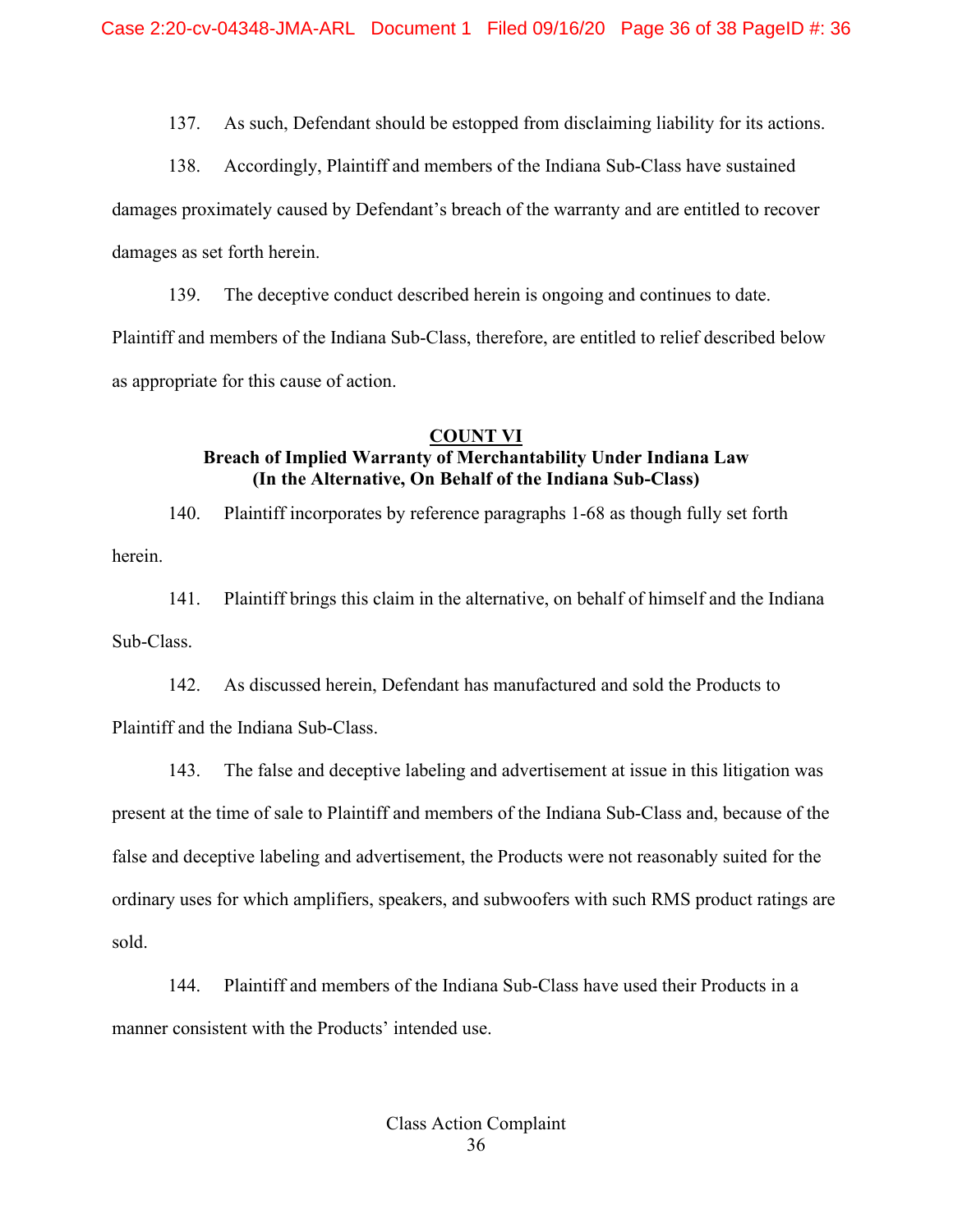145. Defendant received timely notice regarding the problems at issue in this litigation and, notwithstanding such notice, has failed and refused to offer an effective remedy.

146. Upon information and belief, Defendant received numerous complaints, notices of the need for repair or replacement and resulting failures, and requests for warranty repairs and coverage from other members of the Class.

147. In its capacity as a supplier and/or warrantor, and by the conduct described herein, any attempt by Defendant to disclaim or otherwise limit its express warranties in a manner that would exclude or limit coverage for the Products for qualities and characteristics present at the time of sale, which Defendant knew about prior to offering the Products for sale, and which Defendant did not disclose and did not remedy prior to (or after) sale, is unconscionable, and Defendant should be estopped from pursuing such defenses.

148. Further, any such effort by Defendant to disclaim or otherwise limit liability for the false advertisement and/or for the Products' failure is null and void because Defendant has wrongfully, uniformly, and repeatedly refused and failed to properly repair or replace the Products or correct its advertised RMS power ratings.

149. As such, Defendant should be estopped from disclaiming liability for its actions.

150. Accordingly, Plaintiff and members of the Indiana Sub-Class have suffered damages caused by Defendant's breach of the implied warranty of merchantability and are entitled to recover damages as set forth herein.

#### **PRAYER FOR RELIEF**

 WHEREFORE, Plaintiff, on behalf of himself and members of the proposed Class, prays for judgment as follows: